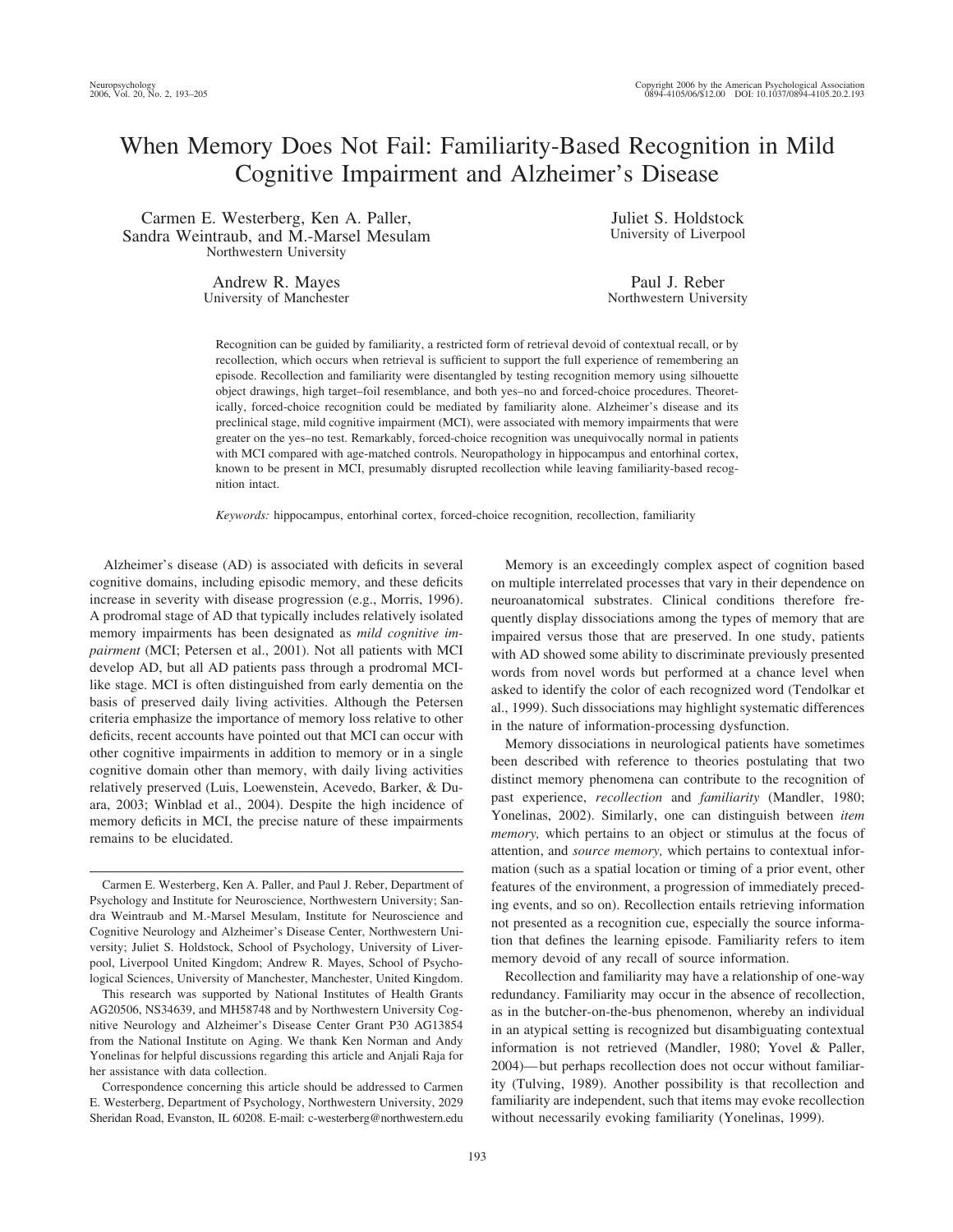Computationally based claims about the kind of processing strategies that underlie recollection and familiarity have been put forward with reference to the Complementary Learning Systems model (McClelland, McNaughton, & O'Reilly, 1995; Norman & O'Reilly, 2003). According to this model, recollection is mediated by a system that assigns relatively distinct representations to individual stimuli. This processing strategy is beneficial for rapid learning without interference from other, similar stimuli because experience with a single stimulus strengthens the representation for that stimulus with little effect on the representations for other, similar stimuli. Furthermore, this strategy allows the system to mediate pattern completion, whereby partial information about an episode can cue the retrieval of missing information. Unlike recollection, which involves the retrieval of qualitative information about the study event associated with a recognition cue, familiarity is based on quantitative variations in the memory strength of the cue itself. According to the model, familiarity is mediated by a system that assigns overlapping representations to individual stimuli, and the amount of overlap varies as a function of the similarity between different stimuli. Therefore, the familiarity of an item that has not been encountered but is similar to other, previously encountered items may be quite high due to the high level of representational overlap between similar items. Over time, this is helpful for organizing categories based on similarity and for generalizing to novel stimuli. Memory for information that is common to several similar items is often referred to as *gist memory* (e.g., Reyna & Brainerd, 1995; Schacter, Norman, & Koutstaal, 1998). When several similar stimuli are encountered, familiarity is better suited to support memory for gist than recollection, but it is important to keep in mind that experience with a specific stimulus increases familiarity not only for gist information shared by similar stimuli but also for item-specific information uniquely associated with that stimulus.

In many situations, both recollection and familiarity can support effective recognition performance. However, in a yes–no recognition test with targets and foils that share a high level of perceptual overlap, the familiarity system cannot guide accurate performance if memory strength among different targets varies significantly. Yet familiarity can be effective in a forced-choice recognition test when each target is grouped with foils that are perceptual variants of that target. Familiarity can lead to a correct response in this forced-choice format because (a) direct comparisons of relative familiarity are facilitated by the simultaneous presentation of the target and its corresponding foils and (b) the variation in memory strength across different target items need not impact recognition decisions because all foils corresponding to a given target are evaluated simultaneously with that target. In sum, when memory is tested under these circumstances, familiarity may effectively support forced-choice recognition but fail to effectively support yes–no recognition. Recollection, on the other hand, can support both yes–no and forced-choice recognition, but this support wanes when correct responding depends on minute stimulus details that are not reliably brought back to mind when a study episode is recollected.

The failure of familiarity-based responding in yes–no recognition with high target–foil similarity can be conceptualized as follows. When target–foil similarity is high, target memory representations are not distinctive because they overlap with foil representations. It is reasonable to also assume that some targets may engender much higher familiarity signals than other targets. Foils corresponding to targets with high familiarity can thus produce familiarity signals that exceed those from targets with low familiarity. Accordingly, assigning a threshold above which test items are given a "yes" response is problematic. Many foils will exceed the familiarity threshold, and/or many targets will fail to reach this threshold, resulting in poor yes–no recognition performance.

In contrast, familiarity can still support accurate performance on forced-choice tests when targets are grouped with foils that are highly similar. The familiarity of each target and its corresponding foils may be very similar, but the familiarity of a specific target will be slightly yet reliably higher than the familiarity of its corresponding foils. In these forced-choice tests, the individual need only select the item with the highest familiarity from among a group of similar items.

Consistent with this idea, Bastin and Van der Linden (2003) tested yes–no and forced-choice recognition with targets and foils that were similar and estimated the contribution of recollection and familiarity to both kinds of recognition judgments using the remember–know–guess procedure (Gardiner, Java, & Richardson-Klavehn, 1998). Familiarity contributed more to forced-choice than to yes–no recognition. On the other hand, using the remember–know procedure (Tulving, 1985), no differences in the relative contributions of recollection and familiarity were found between yes–no and forced-choice recognition using unrelated targets and foils (Khoe, Kroll, Yonelinas, Dobbins, & Knight, 2000). These results suggest that the utility of familiarity is greater in forcedchoice recognition than in yes–no recognition only when targets and foils are similar.

Recent evidence from neuropsychological investigations indicates that distinct neural systems may support recollection and familiarity. In patients with damage limited to the hippocampus, recall was clearly impaired, but in some patients, item recognition was apparently intact or at least relatively intact (Aggleton & Brown, 1999; Mayes, Holdstock, Isaac, Hunkin, & Roberts, 2002; Vargha-Khadem et al., 1997). These findings have prompted speculation that a hippocampal contribution is necessary for normal performance when memory tasks require recollection, but is not necessary to the extent that familiarity is sufficient by itself.

To further assess the role of the hippocampus in memory processing, Holdstock and colleagues (2002) measured recall and recognition memory performance in a patient with focal pathology restricted to the hippocampus (Patient YR). Results indicated that memory was impaired in YR for various recall tests and for yes–no object recognition with similar targets and foils but not for forcedchoice object recognition when targets were grouped with corresponding foils. Similarly, Yonelinas and colleagues (2002) studied hypoxic patients (who had suffered brain damage thought to be limited to the hippocampus) and patients with more extensive medial temporal damage due to other insults. Hypoxic patients showed intact familiarity, whereas patients with more extensive medial temporal damage showed impaired familiarity, consonant with the view that the contribution of the hippocampus to familiarity is minimal. Additional evidence likewise indicates that patients with damage restricted to the hippocampus can show relatively preserved familiarity with impaired recollection (Aggleton et al., 2005; Baddeley, Vargha-Khadem, & Mishkin, 2001; Bastin et al., 2004; Holdstock et al., 2002; Mayes et al., 2004). Studies that have assessed recognition in patients with extensive medial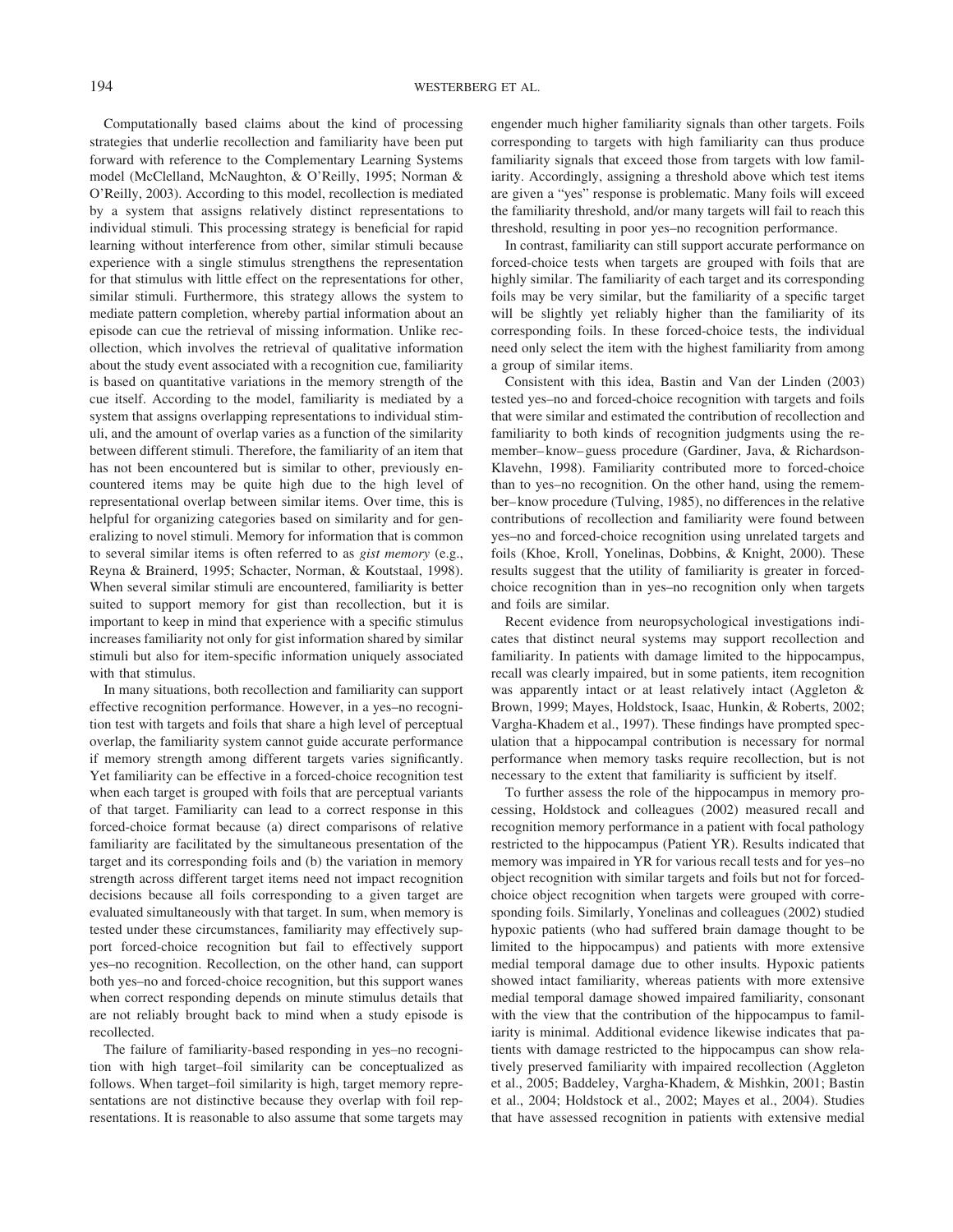temporal damage have found that these patients generally exhibited recognition deficits in both recollection and familiarity (Giovanello & Verfaellie, 2001; Knowlton & Squire, 1995).

The findings across these neuropsychological studies are fairly consistent with the notion that hippocampal damage leads to impaired recollection, whereas damage that extends more broadly through the medial temporal lobe leads to deficits in both recollection and familiarity. However, it is noteworthy that Manns, Hopkins, Reed, Kitchener, and Squire (2003) obtained results in patients with relatively selective hippocampal damage suggesting that both recollection and familiarity were impaired. One popular hypothesis that nonetheless requires further empirical support is that familiarity depends on the integrity of structures located adjacent to the hippocampus, within the area that can be referred to as *medial temporal cortex* (MTC). The anterior portion of MTC includes entorhinal and perirhinal cortices, and the posterior portion of MTC includes parahippocampal cortex (Amaral, 1999).

Evidence from functional magnetic resonance imaging (fMRI) also indicates that the hippocampus may be more critical for recollection than for familiarity. Subsequent memory analyses have revealed that encoding that led to recollection recruited greater hippocampal activity than encoding that led to familiarity without recollection (Davachi, Mitchell, & Wagner, 2003; Ranganath et al., 2004). During test, recognition based on recollection produced greater hippocampal activation compared with recognition based on familiarity (Eldridge, Knowlton, Furmanski, Bookheimer, & Engel, 2000; Yonelinas, Hopfinger, Buonocore, Kroll, & Baynes, 2001).

There is some evidence that MTC plays a role in familiarity. Perirhinal cortex, in particular, has been implicated in familiarity processing by some fMRI studies, although others have failed to find any familiarity-related medial temporal activity. Neural events during encoding tend to show greater perirhinal activity for items subsequently recognized with familiarity than for items subsequently forgotten (Davachi et al., 2003; Ranganath et al., 2004; but see Henson, Rugg, Shallice, & Dolan, 1999). During retrieval, most studies have failed to find statistically significant perirhinal activity correlated with familiarity (Eldridge et al., 2000; Henson et al., 1999; Yonelinas et al., 2001). However, a meta-analysis of four fMRI experiments indicated that perirhinal cortex activity during retrieval was reliably decreased for familiar items compared with unfamiliar items, although these effects were missed in initial analyses for each experiment (Henson, Casino, Herron, Robb, & Rugg, 2003).

Additional evidence from other domains also suggests that perirhinal cortex may be a critical structure for familiarity. Singleunit responses within this region decrease as familiarity of an item increases, conceivably comprising a code for item familiarity (Brown & Xiang, 1998). Also, ablation studies with monkeys have demonstrated greater recognition deficits following conjoint perirhinal and parahippocampal lesions than following hippocampal or entorhinal lesions (Leonard, Amaral, Squire, & Zola-Morgan, 1995; Zola-Morgan, Squire, Amaral, & Suzuki, 1989; Zola-Morgan, Squire, & Ramus, 1994), consistent with the possibility that perirhinal cortex plays an important role in familiarity. Yet some evidence suggests that multiple MTC regions may be crucial for familiarity (Yonelinas et al., 2002), and the possibility that other cortical regions contribute to familiarity (Henson et al., 1999) cannot be ruled out.

Neuropathological investigations of AD and MCI have indicated that the earliest signs of disease appear in the hippocampus and entorhinal cortex. The major neuropathological markers of AD are amyloid plaques and neurofibrillary tangles (NFTs) found in larger numbers than those observed in brains of nondemented individuals (Braak & Braak, 1991). Recent evidence indicates that NFT density is also greater in MCI than in normal cognitive aging, although differences in the density of amyloid plaques were not observed (Guillozet, Weintraub, Mash, & Mesulam, 2003). The distribution of NFTs is primarily limited to the hippocampus and entorhinal cortex in these cases early on and gradually becomes more widespread with disease progression (Delacourte et al., 1999; Mesulam, 1999). Furthermore, NFT density in the medial temporal lobe is strongly correlated with memory dysfunction (Guillozet et al., 2003). A recent study reported significantly higher tangle counts in the nucleus basalis of Meynert in individuals who were followed longitudinally and who, prior to death, had shown evidence of a change from cognitively normal to MCI compared with cognitively normal individuals who remained that way until death (Mesulam, Shaw, Mash, & Weintraub, 2004). It was suggested that this early involvement of the cholinergic system could account for what is considered to be age-related cognitive change. Significant atrophy in hippocampus and entorhinal cortex in MCI and AD is also evident in structural MRI (e.g., Du et al., 2001; Killiany et al., 1993; Seab et al., 1988). Some findings have suggested that entorhinal atrophy exceeds that of hippocampus in MCI (Pennanen et al., 2004) and AD (Du et al., 2001; but see Du et al., 2004; Xu et al., 2000), and entorhinal atrophy has been implicated as a risk factor for the development of AD (Stoub et al., 2005). In addition, significant neuronal loss has been demonstrated in hippocampus and entorhinal cortex in mild AD (Gomez-Isla et al., 1996; West, Coleman, Flood, & Troncoso, 1994) and in entorhinal cortex in MCI (Kordower et al., 2001).

The pathology of AD typically includes damage extending beyond medial temporal regions into several regions of neocortex (Braak & Braak, 1991). Cortical hypometabolism (e.g., de Leon et al., 1983; Foster et al., 1984; Friedland et al., 1989; Grady et al., 1988; Ibáñez et al., 1998) and NFTs (Braak & Braak, 1991; Delacourte et al., 1999) can also be found throughout temporal, parietal, and frontal cortex in individuals with AD.

Understanding the precise nature of memory impairments in individuals with AD and MCI can thus be quite informative. Advances in neurocognitive conceptualizations of familiarity, recollection, and recognition deficits may also have practical value for considering the memory loss these patients experience and for dealing with its impact on daily life.

In the present study, patients with AD, patients with MCI, and healthy older control participants were administered the yes–no and forced-choice recognition tests used by Holdstock and colleagues (2002), in which foils are highly similar to targets. It was predicted that medial temporal pathology in both patient groups would result in yes–no recognition impairments. Consistent with this prediction, recent evidence indicates that patients with AD are impaired at yes–no recognition for categorized color photographs (Budson et al., 2003) and perceptually similar novel objects (Budson, Desikan, Daffner, & Schacter, 2001). If intact hippocampal and entorhinal tissue is critical for familiarity, then AD and MCI patients should also show impairments on the forced-choice test. However, if intact hippocampal and entorhinal tissue is not critical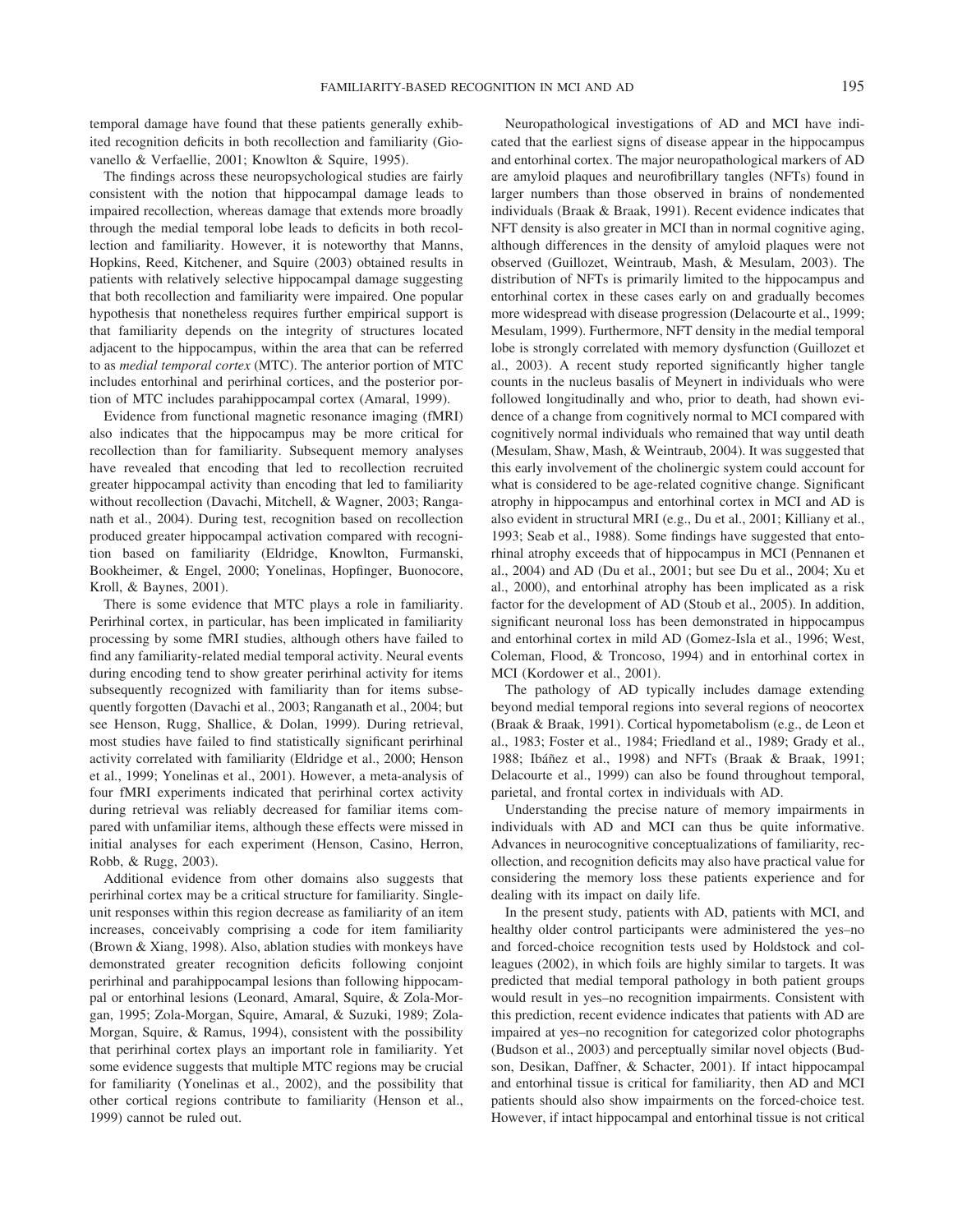for familiarity, then AD and MCI patients might show preserved forced-choice recognition. If neural tissue damaged in AD but intact in MCI is critical for familiarity, then only AD patients should show forced-choice recognition impairments. Yes–no and forced-choice recognition tests were also administered to young adults with either a 3-min, 1-week, or 2-week retention delay to clarify how performance on the two tests declines when memory is weak due to normal decay over time, in the absence of any underlying memory disorder. Differences in the pattern of memory performance across the two tests between young healthy adults tested at long delays and MCI and AD patients should highlight the special nature of the memory disorders in MCI and AD.

## Method

#### *Participants*

Participants were recruited from the Northwestern University Cognitive Neurology and Alzheimer's Disease Center. Exclusion criteria were history of central neurological disease, major psychiatric disorder or alcohol or substance abuse according to criteria from the *Diagnostic and Statistical Manual of Mental Disorders* (4th ed. [*DSM–IV*]; American Psychiatric Association, 1994), serious medical illness (thyroid disorder; renal, hepatic, cardiac, or pulmonary insufficiency; unstable diabetes; uncontrolled high blood pressure; cancer), and chronic use of psychoactive or hypnotic medications. Participants with medication-controlled hypertension or hypercholesterolemia were included.

The two patient groups included 8 individuals (5 women, 3 men) diagnosed with dementia according to *DSM–IV* diagnostic criteria and probable AD based on research diagnostic criteria (McKhann et al., 1984) and 8 individuals (6 women, 2 men) diagnosed with MCI. All MCI participants were impaired on memory tests, and some had scores on the Boston Naming Test that were not considered normal for age, such that they fell into the category of amnestic-multiple domain MCI (Petersen et

al., 2001; Petersen, 2004). Cutoff scores for abnormality on each neuropsychological test were two standard deviations below the mean score for the relevant age and education group (wherever available). This highly conservative approach resulted in seemingly low scores for some patients; for example, MCI Patient 7 in Table 1 had a Constructions score of 8 that was considered normal, but a score of 8 was considered impaired for two younger AD patients.

For each patient, an informant provided objective information in an interview about daily living activities using the Informant Questionnaire on Cognitive Decline in the Elderly (Jorm, 1994). None of the MCI patients were reported by informants to have any observable changes in usual daily living activities.

Memory impairments in MCI and AD patients were quantified using the word-list learning task from the Consortium to Establish a Registry for Alzheimer's Disease (CERAD) test battery (Morris et al., 1989) and the Logical Memory II subscale of the Wechsler Memory Scale—Revised (Wechsler, 1987). Memory and other test scores were considered abnormal if they fell two standard deviations or more below relevant norms based on age and education. As shown in Table 2, MCI patients generally displayed poorer memory performance than controls, and AD patients generally displayed poorer memory performance than MCI patients.

In addition to memory impairments, the diagnosis of AD requires impairment in at least one additional cognitive domain. Standardized neuropsychological tests used to assess impairments in cognitive domains other than declarative memory included the Mini-Mental State Examination (Folstein, Folstein, & McHugh, 1975), the Category Fluency Test (Morris et al., 1989), the Constructions subtest of the CERAD test battery (Morris et al., 1989), Trail Making Test—Parts A and B (Reitan, 1992), and the Boston Naming Test (Kaplan, Goodglass, & Weintraub, 1983). As shown in Table 1, each AD patient exhibited significant deficits for age and level of education in at least one cognitive domain other than declarative memory except for AD Patient 8, who was diagnosed with AD because of the presence of symptoms in daily living, such as getting lost while driving. In addition to low memory scores, two of our MCI participants (MCI Patients 3 and 8) also had low scores on the Boston Naming Test for age

### Table 1

| Individual Patient and Group Results From General Neuropsychological Testing |  |  |  |  |
|------------------------------------------------------------------------------|--|--|--|--|
|------------------------------------------------------------------------------|--|--|--|--|

|                      |                 |                                 |                       | Trail Making Test |                 |                              |
|----------------------|-----------------|---------------------------------|-----------------------|-------------------|-----------------|------------------------------|
| Patient/group        | MMSE            | Category<br><b>Fluency Test</b> | Constructions<br>test | Part A            | Part B          | <b>Boston</b><br>Naming Test |
| Control group        | 29.4(0.3)       | 26.9(3.4)                       | 10.4(0.2)             | 41.3(5.1)         | 107.1(22.9)     | 57.9 (0.8)                   |
| MCI Patient 1        | 28              | 12                              | 9                     | 51                | 141             | 55                           |
| <b>MCI</b> Patient 2 | 29              | 22                              | 9                     | 82                | 138             | 60                           |
| <b>MCI</b> Patient 3 | 27              | 15                              | 10                    | 54                | 116             | 37 <sup>a</sup>              |
| <b>MCI</b> Patient 4 | 29              | 17                              | 10                    | 46                | 102             | 56                           |
| <b>MCI</b> Patient 5 | 27              | 13                              | 10                    | 39                | 84              | 55                           |
| MCI Patient 6        | 30              | 28                              | 11                    | 36                | 104             | 60                           |
| <b>MCI</b> Patient 7 | 28              | 17                              | 8                     | 56                | 108             | 52                           |
| <b>MCI</b> Patient 8 | 28              | 11                              | 10                    | 42                | 208             | 36 <sup>a</sup>              |
| MCI group            | 28.3(0.4)       | 16.9(2.0)                       | 9.8(0.4)              | 50.8(5.1)         | 125.1(13.6)     | 51.0 (3.3)                   |
| AD Patient 1         | 23 <sup>a</sup> | 11                              | 10                    | 67                | 117             | 27 <sup>a</sup>              |
| AD Patient 2         | $24^{\rm a}$    | $\mathbf{Q}^{\mathbf{a}}$       | 10                    |                   |                 | $22^{\rm a}$                 |
| AD Patient 3         | $26^{\rm a}$    | 13                              | 10                    |                   |                 | 58                           |
| AD Patient 4         | $26^{\rm a}$    | 17                              | 10                    | 45                | 152             | 52                           |
| AD Patient 5         | $24^{\rm a}$    | 17                              | 10                    | 45                | 189             | 55                           |
| AD Patient 6         | 29              | 15                              | 8 <sup>a</sup>        | 31                | OT <sup>a</sup> | 53                           |
| AD Patient 7         | $25^{\rm a}$    | 10                              | 8 <sup>a</sup>        | 39                | $275^{\rm a}$   | 47                           |
| AD Patient 8         | 28              | 10                              | 11                    | 66                | 111             | 60                           |
| AD group             | 25.6(0.7)       | 14.9(2.0)                       | 9.6(0.4)              | 48.8(6.0)         | 168.8 (30.0)    | 46.8(5.0)                    |

*Note.* Numbers in parentheses are standard errors of the mean. Maximum scores:  $MMSE = 30$ ; Category Fluency Test = 11; Constructions test = 11; Trail Making Test—Parts A and  $B = 0$  (best score = 0); Boston Naming Test = 60. MMSE = Mini-Mental State Examination; OT = timed out.

<sup>a</sup> Score considered impaired compared with the norms for individuals of the same sex, age, and education level.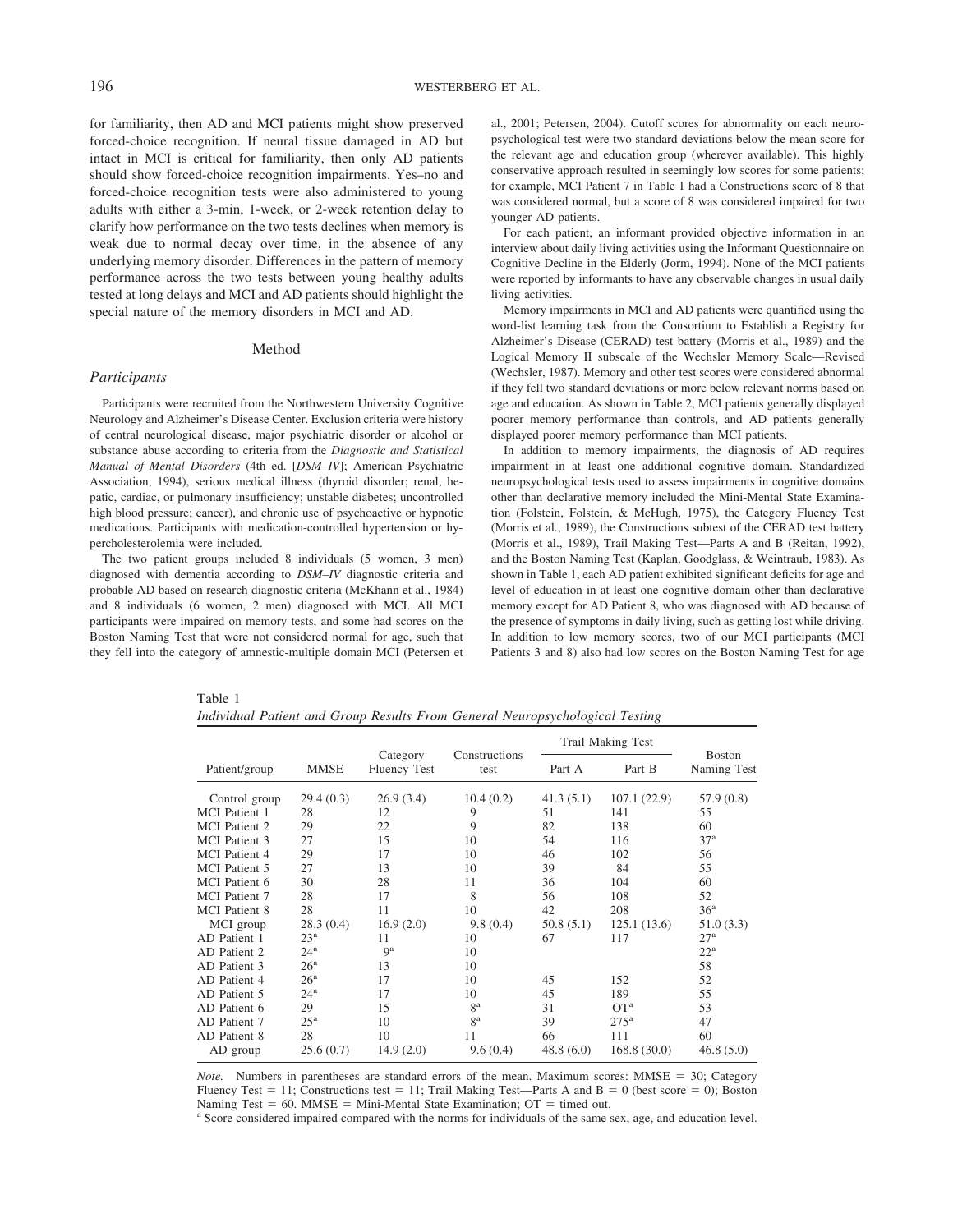|            | $\cdots$                        |     |                                |     |                                     |     |                                             |     |                               |            |
|------------|---------------------------------|-----|--------------------------------|-----|-------------------------------------|-----|---------------------------------------------|-----|-------------------------------|------------|
| Patient    | CERAD Word<br>List Trials $1-3$ |     | <b>CERAD</b><br>Delayed Recall |     | <b>CERAD</b><br>Recognition<br>hits |     | <b>CERAD</b><br>Recognition<br>false alarms |     | WMS-R<br>Logical<br>Memory II |            |
| group      | Score                           | SEM | Score                          | SEM | Score                               | SEM | Score                                       | SEM | Score                         | <b>SEM</b> |
| Control    | 26.4                            | 0.9 | 8.8                            | 0.6 | 10.0                                | 0.0 | 0.0                                         | 0.0 | 34.1                          | 1.9        |
| <b>MCI</b> | 21.5                            | 1.5 | 5.8                            | 1.2 | 8.8                                 | 0.9 | 0.3                                         | 0.3 | 20.8                          | 4.7        |
| AD         | 13.8                            | 2.3 | 2.5                            | 0.4 | 9.0                                 | 0.6 | 1.6                                         | 0.7 | 3.8                           | 1.5        |

*Scores From Standardized Memory Tests for Healthy Older Individuals (Controls), Patients With Mild Cognitive Impairment (MCI), and Patients With Alzheimer's Disease (AD)*

*Note.* CERAD = Consortium to Establish a Registry for Alzheimer's Disease test battery; WMS-R = Wechsler Memory Scale–Revised; *SEM* = standard error of the mean.

and education. However, these individuals did not fit *DSM–IV* criteria for dementia because in neither case was there evidence of a change in functioning in daily living activities. All AD patients had a clinical dementia rating (CDR) of 1 (mild; Morris, 1993), whereas all MCI patients had a CDR of 0 or 0.5.

Table 2

The mean age of the AD patients was 71.9 years (range: 60–86), and the mean age of the MCI patients was 76.4 years (range: 61–84). On average, AD patients had completed 14.1 years of education (range: 10–18), and MCI patients had completed 17.0 years of education (range: 9–20). AD and MCI groups did not differ in average age,  $t(14) = 1.07, p > .3$ , or years of education,  $t(14) = 1.76$ ,  $p > .1$ .

Three of the 8 MCI patients were taking donepezil prescribed by their primary care physicians. Seven of the 8 AD patients were taking either donepezil (4), rivastigmine (2), or galantamine (1).

Healthy older individuals (8 women) were recruited as cognitively normal control participants. Mean age (81.0 years; range: 70–94) and years of education (16.4 years; range: 14–20) did not differ significantly from those in the MCI group: age,  $t(14) = 1.29$ ,  $p > .2$ ; education,  $t(14) = 0.43$ ,  $p > 0.6$ . The control group was also matched in years of education to the AD group,  $t(14) = 1.79$ ,  $p > .09$ , and was slightly older than the AD group,  $t(14) = 2.21, p > .04.$ 

Thirty-six young adults (15 men, 21 women) from an introductory psychology class at Northwestern University also participated in exchange for course credit.

Prior to data collection, approval for human participants research was obtained from the Institutional Review Board at Northwestern University, and informed consent was obtained from all participants.

## *Materials*

Four highly similar versions of each of 24 nameable objects were used as stimuli. Sample stimuli are shown in Figure 1. Half of the objects were naturally occurring, and half were human artifacts. Target objects were



*Figure 1.* Test format for (A) forced-choice recognition and (B) yes–no recognition.

randomly selected from each group of four similar pictures. Stimuli were divided into two sets, and a discrimination task conducted by Holdstock and colleagues (2002) ensured that the similarity of targets and their corresponding foils did not differ between the two sets.

### *Procedure*

*Patients and controls.* Each participant completed a forced-choice recognition test and a yes–no recognition test. The order of the tests and the set of objects used in each test were counterbalanced across participants. A learning phase and corresponding testing phase were completed for the first test, followed by a short break. Subsequently, learning and testing phases for the second test were completed with a different set of objects.

Prior to each test, participants completed a practice run to become accustomed to the learning and test procedure. The practice procedure was identical to the main test except that participants studied 6 objects instead of 12 and the practice tests contained half as many test items. Objects were of the same style as in the main tests with comparable target–foil similarity. Thus, in addition to being instructed to pay close attention to details during the learning phase, the practice runs also alerted participants to the fact that they should attend to visual details of each object during the learning phase to make the memory judgments required in the test phase.

The procedure in the learning phase was identical for the two tests. Participants viewed each of 12 target objects twice at a rate of 3 s per object. Stimuli were presented on two sheets of letter-size paper with six objects on each sheet. Attention was drawn to individual objects by placing a cardboard mask over each page such that only one object was visible through the viewing window at a time. For the first presentation, participants decided whether each object was natural or man made. After judgments for all 12 objects had been made, the objects were presented for a second time. For the second presentation, participants were instructed to study the details of each object. Immediately following completion of the object presentations, participants completed math problems for 45 s, which minimized rehearsal of the recently viewed objects. Testing began immediately following completion of the math problems. Mean retention delay between the second presentation of a stimulus in the learning phase and its appearance in the test phase was approximately 2.5 min for each test.

On each trial of the forced-choice recognition test, the participant viewed a target object and three corresponding foils evenly distributed on a page (see Figure 1A). There were 12 test trials, randomly ordered. Participants were asked to select the target on each page.

On each trial of the yes–no recognition test, test items were presented one at a time on small cards (see Figure 1B). Participants were asked to respond "yes" if they thought the object was one of the target objects and "no" if they did not. Test objects were presented in a random order and included the 12 target objects and 36 foils (three corresponding to each of the 12 target objects). Twelve additional trials were randomly intermixed among the 48 test trials to minimize the possibility that decisions about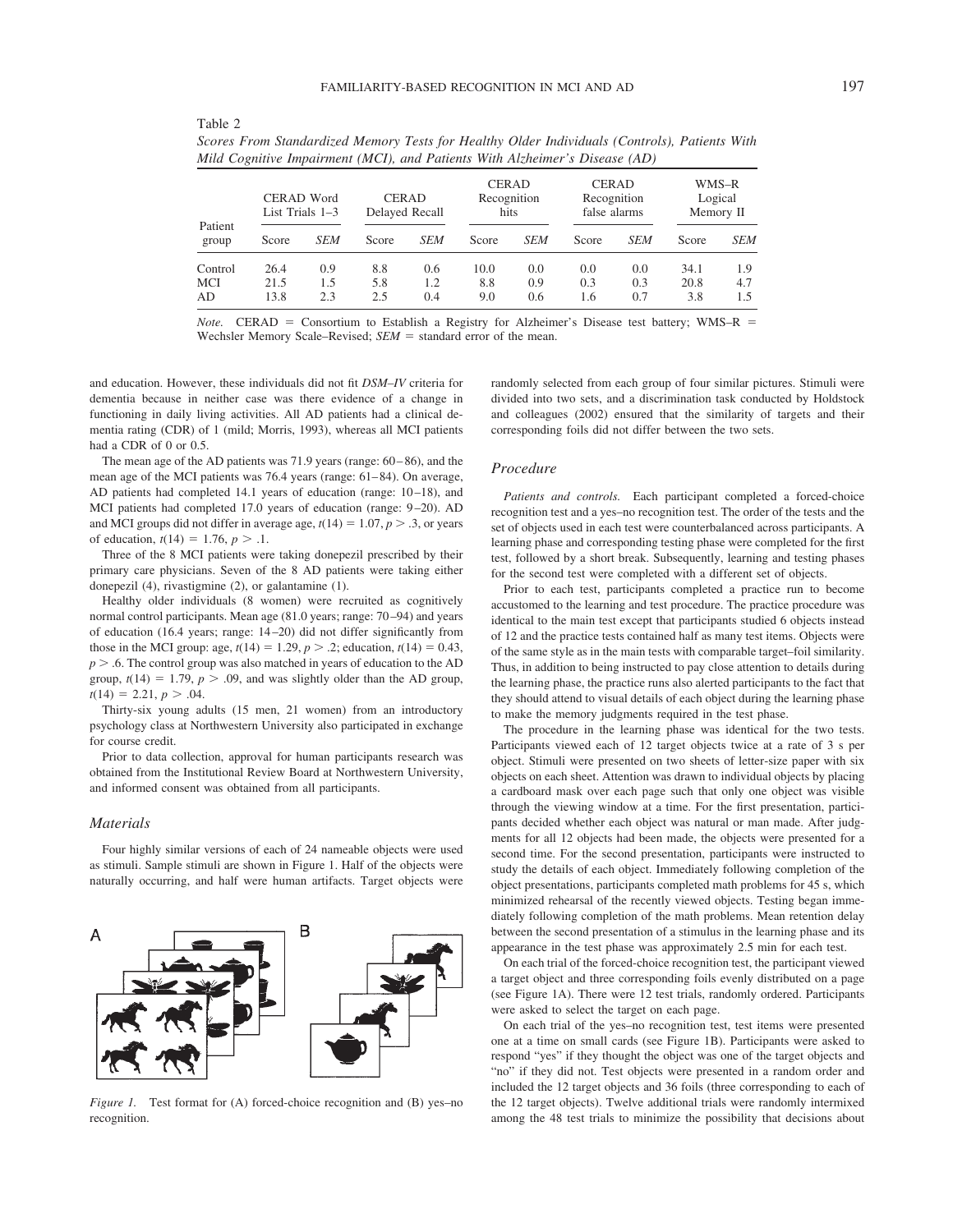each test object were influenced by decisions made about previous test objects. Four target objects were presented one additional time, and four different target objects were presented two additional times, for a total of 60 test trials. Only responses from the first presentation of each target were included in subsequent analyses.

*Young adults.* The procedure described above was slightly modified for young adults to accommodate a 1- or 2-week delay between learning and testing phases although stimuli were identical. Participants first completed both practice runs. They then completed the learning phase for both tests, viewing two sets of objects and completing math problems for 45 s immediately after the second presentation of each set of objects.

Twelve of the participants were assigned to the 3-min-delay condition. For these participants, the yes–no and forced-choice recognition tests were administered immediately following the second set of math problems. Test trials in the first test corresponded to target stimuli studied in the first learning phase (but in random order). The average retention delay for each test was approximately 3 min. Twelve of the remaining participants were assigned to the 1-week-delay condition and returned 1 week later, and the final 12 participants were assigned to the 2-week-delay condition and returned 2 weeks later. The two tests were administered in the order of corresponding learning phases. Furthermore, the order of the two tests and the set of objects used in each test were counterbalanced across participants in all three delay conditions.

#### Results

Raw accuracy scores across the two memory tests were based on quite different chance performance rates. To obtain performance measures affording straightforward comparisons, hit and falsealarm rates for the yes–no test and the hit rate for the forced-choice test were used to calculate estimates of recognition sensitivity  $(d')$ for each participant (Macmillan & Creelman, 1991). Because the calculation of sensitivity requires that raw proportions be transformed into *z* scores, all observed proportions were corrected by adding 0.5 to each frequency and dividing by  $N + 1$  (where  $N =$ number of trials), as recommended by Snodgrass and Corwin (1988). This correction has minimal effects for proportions near 0.5. Table 3 shows hit rates and false-alarm rates (without this correction), along with estimated sensitivity (d'), for patients and controls.

#### *MCI Patients*

Compared with performance in the control group, recognition sensitivity in the MCI group appeared diminished on the yes–no test but not on the forced-choice test (see Figure 2A). A  $2 \times 2$ analysis of variance (ANOVA) was conducted using *d'* estimates as the dependent variable, test format (yes–no or forced choice) as the within-subjects independent variable, and participant group

(MCI or control) as the between-subjects independent variable. For this and all subsequently reported ANOVAs, the effect size for each main effect and interaction was also measured by calculating eta-squared  $(\eta^2)$ . Effect size can be interpreted according to the standards defined by Cohen (1988) in which  $\eta^2 = .2$  is small,  $\eta^2 =$ .5 is medium, and  $\eta^2 = .8$  is large. The interaction between test format and participant group was significant,  $F(1, 14) = 7.53$ ,  $MSE = 0.14$ ,  $p < .05$ ,  $\eta^2 = .35$ , and post hoc *t* tests showed a significant impairment for MCI patients compared with controls on the yes–no test,  $t(14) = 3.40, p < .01$ , but not on the forced-choice test,  $t(14)$  < 1. Overall differences as a function of group and test format were nonsignificant,  $F(1, 14) = 3.73$ ,  $MSE = 0.23$ ,  $p > .07$ ,  $\eta^2$  = .21, and *F*(1, 14) < 1,  $\eta^2$  = .0003, respectively.

## *AD Patients*

Compared with performance in the control group, recognition sensitivity in the AD group was lower on both tests (see Figure 2B). As above,  $d'$  estimates were submitted to a  $2 \times 2$  ANOVA. A significant main effect of group,  $F(1, 14) = 39.5$ ,  $MSE = 0.10$ ,  $p < .001$ ,  $\eta^2 = .74$ , confirmed that memory in AD patients was impaired. The interaction between test format and group was marginal,  $F(1, 14) = 4.52$ ,  $MSE = 0.17$ ,  $p < .06$ ,  $\eta^2 = .24$ , suggesting that the impairment varied depending on test format. Post hoc *t* tests showed that the AD impairment was present for both the yes–no test,  $t(14) = 5.34$ ,  $p < .0001$ , and the forcedchoice test,  $t(14) = 2.20$ ,  $p < .05$ , but the impairment was numerically larger in the yes–no test. The main effect of test format was nonsignificant,  $F(1, 14) < 1$ ,  $\eta^2 = .02$ .

## *Comparisons Between Patient Groups*

To assess the relative impairments in yes–no and forced-choice recognition between MCI and AD patients, the *d'* estimate calculated for each patient was subtracted from the mean *d'* estimate for the control participants to obtain an impairment estimate for each patient for each test (yes–no and forced choice). A  $2 \times 2$  ANOVA was conducted using impairment estimates as the dependent variable, test format as the within-subjects independent variable, and patient group (MCI or AD) as the between-subjects independent variable. Results are displayed in Figure 3. The main effect of patient group was significant,  $F(1, 14) = 6.17$ ,  $MSE = 0.19$ ,  $p <$ .05,  $\eta^2$  = .31, demonstrating that memory impairments were greater for AD patients than for MCI patients. The main effect of test format was also significant,  $F(1, 14) = 21.4$ ,  $MSE = 0.17$ ,  $p <$ .001,  $\eta^2$  = .60, indicating that patients in both groups were more

Table 3

*Recognition Results for Healthy Older Individuals (Controls), Patients With Mild Cognitive Impairment (MCI), and Patients With Alzheimer's Disease (AD)*

|                  | Yes-no recognition |     |         |     |      |     | Forced-choice recognition |     |      |     |
|------------------|--------------------|-----|---------|-----|------|-----|---------------------------|-----|------|-----|
| Patient<br>group | Hit rate           | SEM | FA rate | SEM |      | SEM | Hit rate                  | SEM |      | SEM |
| Control          | .85                | .05 | .41     | .05 | 1.30 | .15 | .52                       | .05 | 0.90 | .19 |
| MCI              | .74                | .05 | .51     | .04 | 0.60 | .14 | .53                       | .06 | 0.93 | .19 |
| AD               | .76                | .08 | .68     | .07 | 0.26 | .12 | .39                       | .05 | 0.50 | .14 |

*Note.* FA rate = false-alarm rate;  $d'$  = estimated sensitivity; *SEM* = standard error of the mean.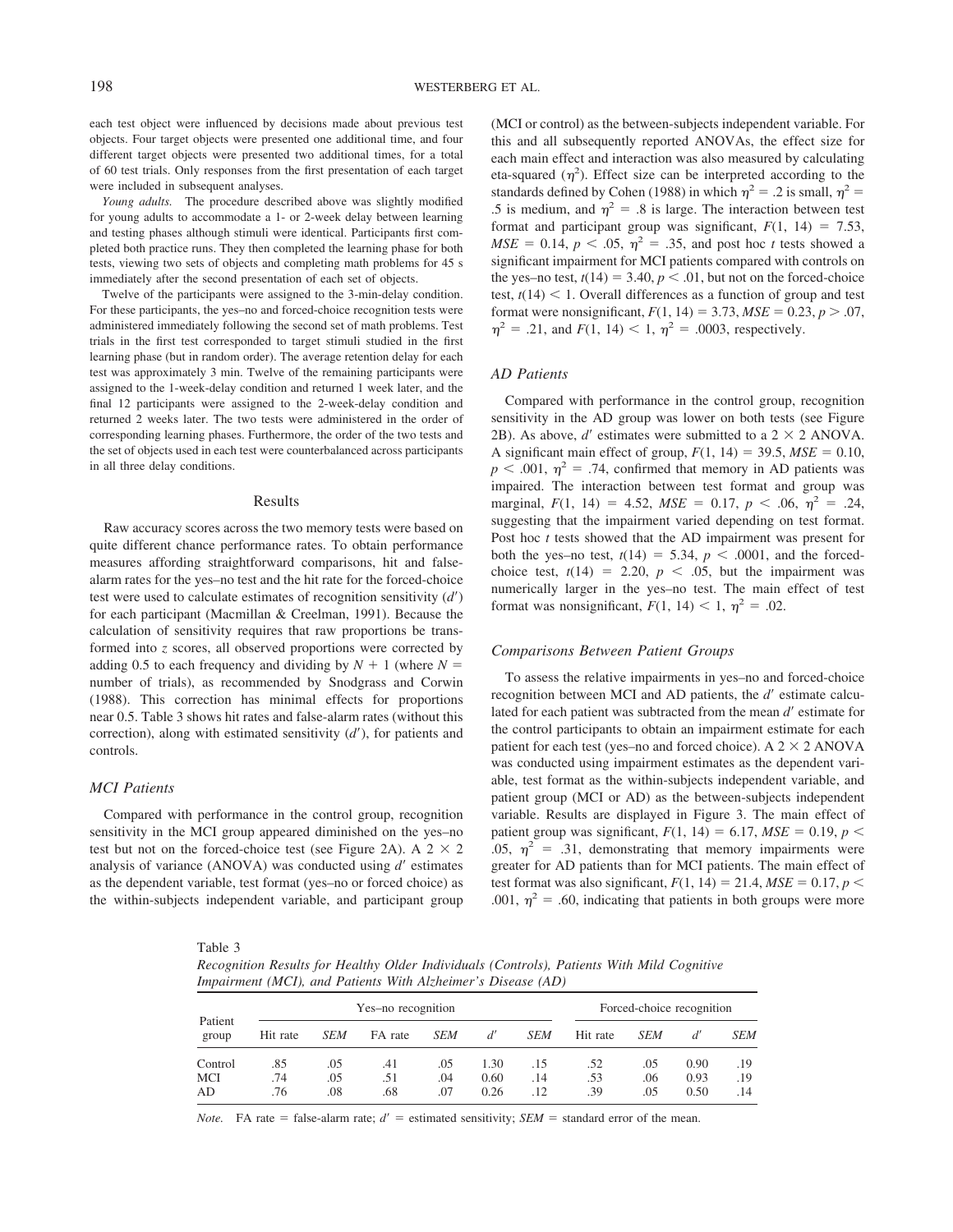

*Figure* 2. Recognition sensitivity (*d'*) plotted as a function of test format (yes–no or forced choice) for patients and healthy older controls. A: control group versus MCI group. B: control group versus AD group. Bars indicate standard errors of the mean.  $AD = Alzheimer's$  disease;  $MCI = mild$ cognitive impairment.

impaired in yes–no recognition than in forced-choice recognition. The interaction between patient group and test format was not significant,  $F(1, 14) < 1$ ,  $\eta^2 = .003$ .

#### *Response Bias*

According to signal-detection theory (Green & Swets, 1966; Macmillan & Creelman, 1991), the use of a forced-choice-test format eliminates any response bias, which can be thought of as the nonspecific tendency to endorse stimuli as belonging to one category or the other. In yes–no tests, the *d'* estimate of sensitivity provides a measure of response accuracy independent of any existing response bias given that the variances of the underlying target and foil memory strength distributions are equivalent. However, in recognition memory experiments, this assumption is not typically warranted (e.g., Ratcliff, Sheu, & Gronlund, 1992; Yonelinas, 1994). When the variances of the underlying target and foil distributions are unequal,  $d'$  estimates vary with response bias. Specifically, *d'* estimates increase as the strictness of the response criterion increases (Kroll, Yonelinas, Dobbins, & Frederick, 2002). Thus, it is possible that differences in yes–no *d'* calculated for

patients and controls in the present experiment may have been distorted by differences in response bias across participant groups. Therefore, we also estimated response bias (*c*) in the manner described by Macmillan and Creelman (1991) for each participant for the yes–no test. All participant groups exhibited a bias to respond "yes" (MCI group  $= -0.32$ , AD group  $= -0.65$ , control  $group = -0.43$ ; where negative values indicate a bias to respond "yes," positive values indicate a bias to respond "no," and 0 indicates no bias to respond "yes" or "no"). A one-way ANOVA was conducted using yes–no bias measures as the dependent variable and group as the between-subjects independent variable. No main effect of group was observed,  $F(2, 21) = 1.07$ ,  $MSE = 0.21, p > .3, \eta^2 = .09$ . Post hoc *t* tests revealed that neither the AD group,  $t(14) = 0.83$ ,  $p > .4$ , nor the MCI group,  $t(14) = 0.61$ ,  $p > .5$ , had a response bias significantly different from that in the control group. Additionally, response bias did not differ between the AD group and the MCI group,  $t(14) = 1.35$ ,  $p >$ .1. Thus, it is likely that response bias in the yes–no test did not distort the analyses of *d'* estimates across the three groups.

## *Young Adults*

To directly compare memory performance on yes–no versus forced-choice recognition tests as a function of normal memory decay, the analysis procedures described above were used to estimate *d'* based on hit and false-alarm rates (yes–no test) and the proportion of correct responses (forced-choice test) observed in young adults. In both tests, recognition after a 3-min delay was much better than after either a 1-week or 2-week delay, as shown in Figure 4. An ANOVA was conducted with test format (yes–no or forced choice) as the within-subjects independent variable and delay (short, 1-week, or 2-week) as the between-subjects independent variable. The main effect of delay was significant, *F*(2, 33) = 19.9,  $MSE = 0.37$ ,  $p < .001$ ,  $\eta^2 = .55$ , and post hoc *t* tests confirmed that 3-min-delay sensitivity (1.65) was higher than 1-week-delay sensitivity (0.95),  $t(22) = 3.93$ ,  $p < .001$ , and that 1-week-delay sensitivity was higher than 2-week-delay sensitivity (0.56),  $t(14) = 2.40, p < .05$ . Neither the main effect of test



*Figure* 3. Recognition impairment estimates (*M* control  $d'$  - patient  $d'$ ) plotted as a function of test format (yes–no or forced choice) and patient group (AD or MCI). Bars indicate standard errors of the mean.  $AD =$ Alzheimer's disease;  $MCI =$  mild cognitive impairment.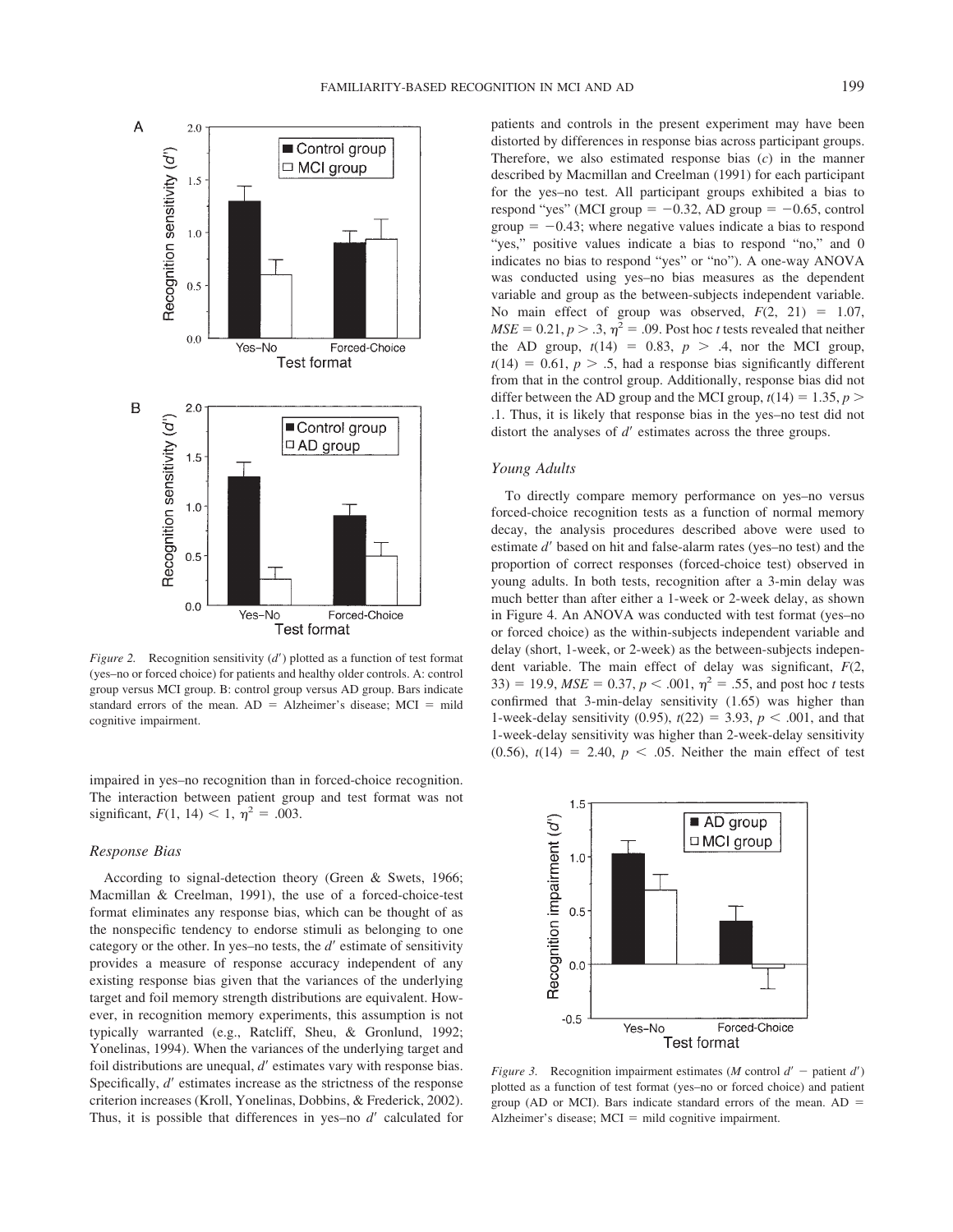

*Figure* 4. Recognition sensitivity  $(d')$  for young adults plotted as a function of test format (yes–no or forced choice) and retention delay (3 min, 1 week, or 2 weeks). Bars indicate standard errors of the mean.

format,  $F(1, 33) < 1$ ,  $\eta^2 = .0009$ , nor the interaction between test format and delay,  $F(2, 33) < 1$ ,  $\eta^2 = .01$ , approached significance.

#### Discussion

Distinctive patterns of memory impairment were observed in patients with AD and MCI. A novel glimpse into the memory dysfunctions experienced by these patients was obtained by using two very difficult recognition tests, one designed to be differentially sensitive to recollection (the yes–no test) and the other to familiarity (the forced-choice test). Recognition impairments in AD patients were clearly evident in both tests (despite the slightly older mean age of the controls) and were more severe than in MCI patients. Furthermore, AD and MCI patients exhibited larger impairments on the yes–no test compared with the forced-choice test. Recognition impairments in MCI patients were found only in the yes–no test. The finding that forced-choice recognition performance did not differ between the MCI group and the age- and education-matched control group is striking, especially given the high difficulty of the test. Preserved memory on a test of low general difficulty could be ascribed to the mild nature of the memory impairments. That sort of explanation is not appropriate here.

To evaluate these findings, one must carefully consider the relative difficulty of the yes–no and forced-choice tests. Preserved recognition on the forced-choice test might be expected if that test was generally less difficult than the yes–no test. Holdstock and colleagues (2002) directly examined possible differences in difficulty across the same two tests in a group of control participants. Difficulty scores were calculated as a percentage that reflected where the mean performance level fell between chance and a perfect score for each test. This analysis indicated that the two tests have approximately the same level of difficulty. Moreover, the slightly (but not significantly) higher yes–no performance com-

pared with forced-choice performance of the control group in the present experiment reinforces the findings from Holdstock and colleagues and suggests that relatively preserved forced-choice performance of AD and MCI patients was not a result of a relatively easier forced-choice than yes–no test. The two tests do make different demands on memory processing, but these differences are not simply a confound with difficulty.<sup>1</sup> Instead, the present results indicate a disproportionate disruption of recollection compared with familiarity in MCI and AD. In keeping with this conclusion, memory impairments for patients relative to controls were larger in the yes–no recognition test than in the forcedchoice recognition test.

The present results are consistent with previous suggestions that recollection may be more disrupted than familiarity in AD (Bartok et al., 1997; Budson, Daffner, Desikan, & Schacter, 2000; Dalla Barba, 1997; Gallo, Sullivan, Daffner, Schacter, & Budson, 2004; Knight, 1998; Koivisto, Portin, Seinela, & Rinne, 1998; Tendolkar et al., 1999). No previous studies have examined the efficacy of recollection and familiarity in MCI, and our findings reveal something quite remarkable. Although recollection was impaired in these patients, familiarity-based recognition was completely intact despite the memory deficits present in MCI.

It should be noted that the relatively lenient criteria exhibited in all three participant groups on the yes–no test may have lowered estimates of recognition sensitivity for all groups on this test, compromising straightforward comparisons with sensitivity estimates for the forced-choice test (Kroll et al., 2002). However, this possibility does not impact the most interesting findings reported here, namely, that the relative difference in memory performance observed in AD and MCI patient groups compared with the control group was smaller in the forced-choice test than in the yes–no test.

These neuropsychological findings might be considered less meaningful if the pattern of disproportionate decline in yes–no

<sup>1</sup> Another difference between the yes–no and forced-choice tests is the time required to take each test. In the forced-choice test, memory is tested for one target and three foils on each trial. In contrast, each trial in the yes–no test concerns memory for one item (either a target or a foil). Consequently, there are many more trials in the yes–no test, the test takes longer to complete, and the time from study to test is longer on average. Also, more interference may build up during the yes–no test phase given the mixed sequence of trials corresponding to different targets. Further experiments are needed to investigate the relevance of these various dimensions whereby the two tests differ. To explore possible effects of the extended duration of the yes–no test, we compared performance between the first and second halves. Performance did not differ significantly as a function of test half (corresponding  $d'$  scores for the AD group:  $0.52$ and 0.49; for the MCI group: 0.97 and 0.57; and for the control group: 1.29 and 1.39). Both patient groups showed impaired performance relative to the control group in the second half, whereas only the AD group showed a clear impairment in the first half, thus raising the possibility that the apparent impairment in the MCI group required a lengthy yes–no test. However, we collected additional data from 28 participants and observed significant impairments in MCI in both halves (d' scores by test half for the new MCI group  $[N = 14]$ : 0.62 and 0.67; and for the new control group  $[N = 14]$ ; 1.37 and 1.21). The yes–no impairment in MCI patients thus appears to be reliable. Interpretations must take into account test length and possible test-phase interference, but determining exactly how performance might change over the course of the test would require balanced tests specifically designed for this purpose.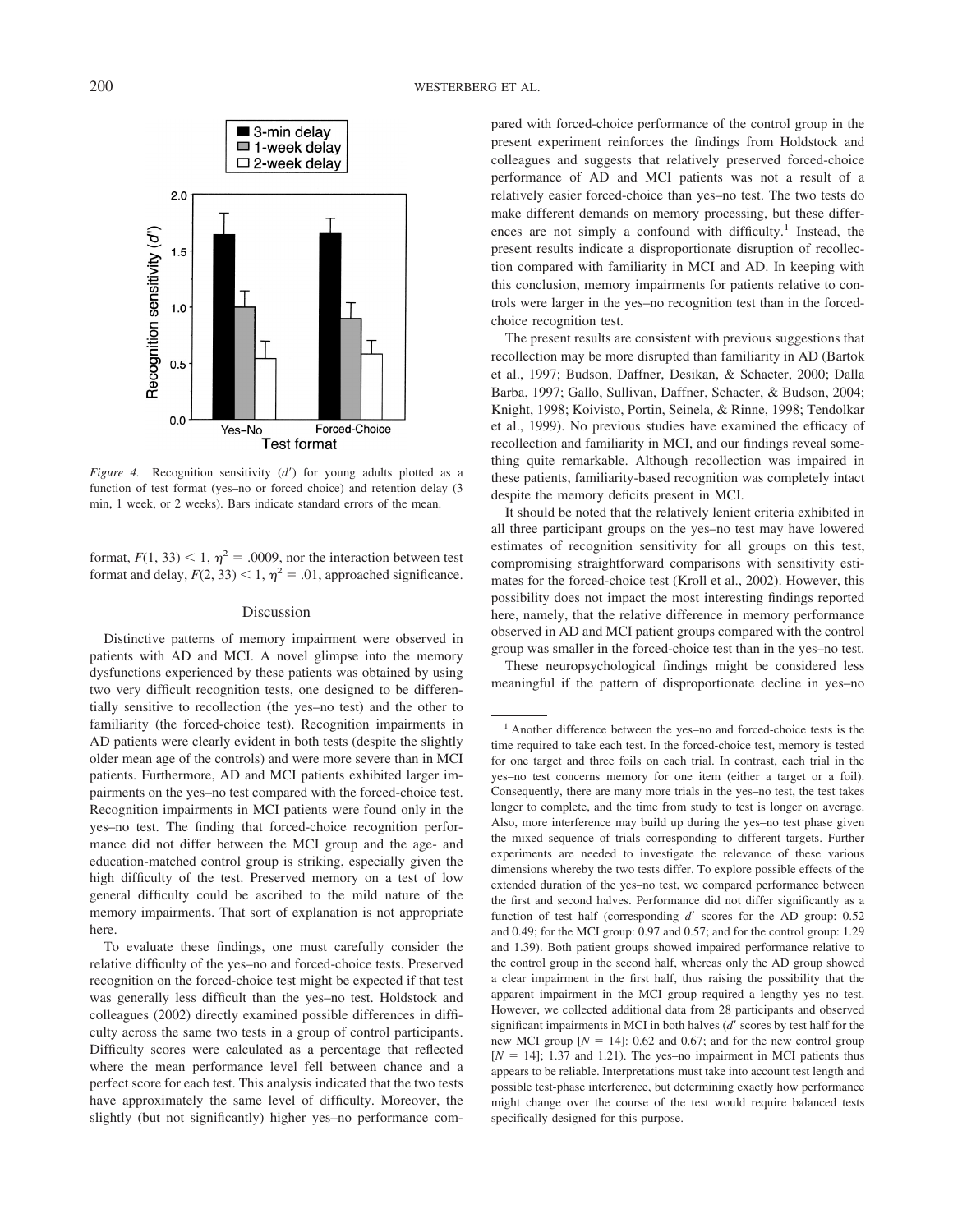compared with forced-choice recognition was also observed in situations when memory traces are weak without any accompanying neuropathology, such as with the simple passage of time. To address this issue, we tested recognition in young adults using the same two tests at three different delays (3 min, 1 week, 2 weeks). Although some evidence suggests that familiarity may decline more rapidly than recollection at very short delays  $(< 1$  min), other evidence suggests that at longer delays  $(> 1 \text{ min})$ , recollection and familiarity decline at comparable rates (see Yonelinas, 2002). A disproportionate decline for yes–no compared with forced-choice recognition in healthy young adults would suggest that the dissociation observed in MCI and AD patients using these same two tests may not reflect differences in the efficacy of recollection and familiarity per se. Rather, it is conceivable that these differences merely reflect trivial differences inherent in the different tests.

Our results indicated that both forced-choice recognition and yes–no recognition were significantly lower after a 1-week delay compared with a 3-min delay and that these declines were equivalent for the two tests. Furthermore, after a 2-week delay, when memory performance on both tests had declined to a level that was lower than memory performance observed on either test for MCI patients, the declines in yes–no and forced-choice recognition were still equivalent. Therefore, we conclude that the dissociation observed between yes–no and forced-choice recognition in AD and MCI is not a result of uninteresting differences inherent in the two tests. Disproportionate deficits in yes–no recognition do not merely reflect weak memory but rather are a consequence of the special character of the memory disorder in these patient groups.

Holdstock and colleagues (2002) demonstrated that yes–no, but not forced-choice, recognition was impaired in a patient with focal hippocampal damage. Accordingly, they proposed that (a) performance on the yes–no recognition test depends centrally on recollection, which requires the integrity of the hippocampus, and (b) performance on the forced-choice recognition test depends centrally on familiarity, which requires the integrity of MTC (entorhinal, perirhinal, and parahippocampal cortices) but does not require the integrity of the hippocampus. These postulates receive additional support from the present findings that AD and MCI patients were impaired in yes–no recognition whereas only AD patients were impaired in forced-choice recognition. Although we did not obtain independent verification that the yes–no and forcedchoice tests differentially relied on recollection and familiarity, respectively, this interpretation is consistent with the results obtained by Holdstock and colleagues and also with simulation data from computational models of hippocampus and MTC developed by Norman and O'Reilly (2003). Further research is nevertheless needed to more closely tie the phenomena of recollection and familiarity to recognition performance in these circumstances.

The present findings indicate that forced-choice recognition does not require healthy hippocampal–entorhinal tissue. Indeed, given that forced-choice performance was normal in MCI, familiarity must presumably be sustained by virtue of neural tissue that remained functional in these individuals but that becomes compromised with the progression of AD. Clear neuropathological signs of deterioration are generally evident in hippocampal and entorhinal regions in MCI (e.g., Du et al., 2001; Guillozet et al., 2003), as well as in a region denoted by the term *transentorhinal,* which is transitional cortex at the border of entorhinal and perirhinal regions. We therefore speculate that familiarity signals in MCI patients relied on contributions from one or more brain regions that remained free of significant pathology or from one or more brain regions that may have been partially damaged but that continued to support effective familiarity-based recognition.

One possible explanation for the relative preservation of forcedchoice recognition in AD and MCI emphasizes perirhinal cortex, as shown schematically in Figure 5A. The key postulate is that perirhinal cortex can produce a familiarity signal sufficient for normal recognition on the forced-choice test with highly similar foils, which is consistent with other evidence suggesting that perirhinal cortex supports familiarity (Brown & Xiang, 1998; Davachi et al., 2003; Henson et al., 2003; Ranganath et al., 2004). However, the present data would cast doubt on a perirhinal proposal if this region were subject to severe dysfunction in MCI; further evidence on this point from AD and MCI patients is required given that even subtle pathology could have significant



*Figure 5.* Schematic diagrams showing the hypothetical role of recollection and familiarity in two types of recognition tests with highly similar targets and foils and associated brain–behavior relationships. A: One simple hypothesis is that perirhinal cortex makes a critical contribution to familiarity, whereas a hippocampal contribution is critical to recollection. In turn, yes–no recognition performance may depend disproportionately on recollection, whereas forced-choice recognition performance may depend disproportionately on familiarity. For simplicity, the schematic diagrams do not show all relevant brain regions (e.g., hippocampal processing is important for recollection only together with contributions from other brain regions). Likewise, diagrams show only single arrows to indicate the disproportionate contributions (e.g., omitting reference to the possibility that recollection can contribute to forced-choice recognition performance). B: Another hypothesis describes a more complex set of relationships. Multiple regions within medial temporal cortex (MTC), as well as other cortical regions and perhaps the hippocampus, may contribute to familiarity.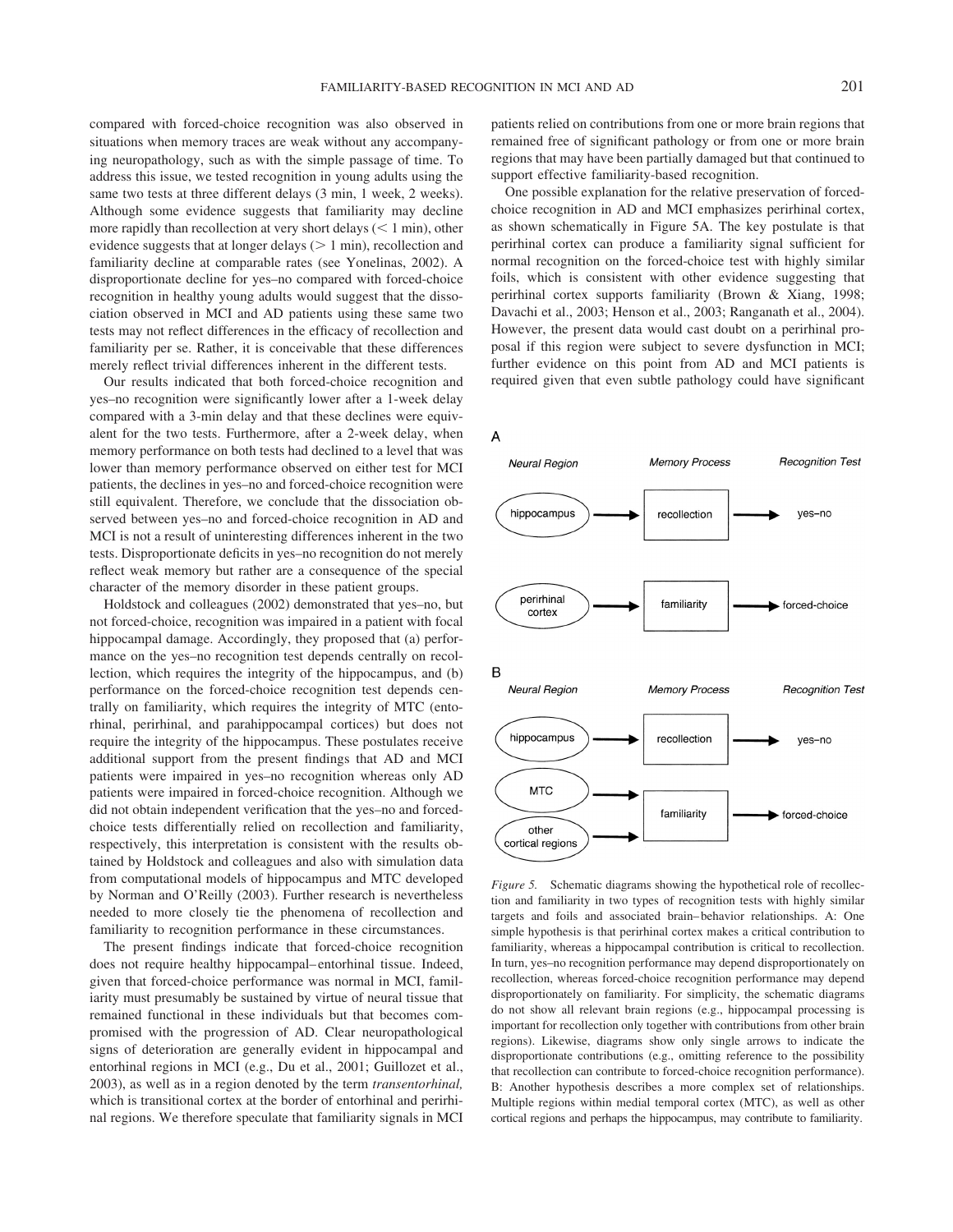functional consequences. Indeed, volumetric MRI results indicate that perirhinal cortex exhibits significant atrophy in AD, although not as severe as in entorhinal cortex (Juottonen et al., 1998). Some perirhinal atrophy may thus be present in MCI patients as well, but perhaps it is insufficient to impair familiarity-based recognition.

Specific MTC regions were initially defined in monkey brains, and these regions have subsequently been identified in human brains, although not without some controversy (Amaral, 1999; Insausti et al., 1998). For example, presumptive perirhinal cortex in humans may actually correspond to what has been anatomically defined by some investigators as transentorhinal cortex, which is the site of maximal neurofibrillary pathology in normal aging, MCI, and AD (Braak & Braak, 1991; Guillozet et al., 2003). Clear distinctions between perirhinal and transentorhinal areas in humans are thus needed before strong conclusions about the extent of perirhinal damage in AD and MCI can be drawn.

An alternative to the perirhinal hypothesis is that familiarity signals arise from many medial temporal regions. These signals may become less effective when the impact of disease reaches a certain critical threshold, as in the AD group. However, partial damage that has not reached this critical threshold, as in the MCI group, may be sufficient to support effective familiarity signals. An intriguing possibility is that partial hippocampal damage can disrupt recollection, whereas remaining hippocampal tissue could still effectively support familiarity. Future research should be aimed at achieving a more complete assessment of familiarity processes in patients with MCI, such as through remember–know and receiver operating characteristic methods, to determine whether the efficacy of familiarity in MCI remains high when testing demands vary. Our results suggest that further insights into the anatomy of memory may result from linking specific sites of Alzheimer-related brain damage with declines in familiarity-based recognition assessed using the present paradigm.

Indeed, one limitation of the current experiment is the unavailability of detailed pathological analyses for each MCI and AD patient in our sample. In general, neuropathological investigations of MCI and AD reliably detect medial temporal damage in individuals with these clinical diagnoses (Price & Morris, 1999; Troncoso, Martin, Dal Forno, & Kawas, 1996). Furthermore, the extent of such damage has been shown to vary with the level of memory impairment. For example, Köhler and colleagues (1998) demonstrated that hippocampal volume in patients with AD positively correlated with performance on an auditory–verbal list-learning recall task and that parahippocampal gyrus volume positively correlated with performance on a nonverbal visual-recall task. Investigations of the extent to which pathology in specific regions correlates with memory performance in MCI and AD patients are a promising area for future research—the distinct roles of recollection and familiarity should be taken into account in such work.

Our results are also consistent with the idea that structures beyond MTC may contribute to familiarity, as shown schematically in Figure 5B. In addition to MTC structures, areas of visual cortex essential for visual object perception and recognition may play some role in mediating processes that underlie familiarity for visual stimuli. These areas presumably remain intact in MCI but begin to deteriorate as pathology spreads to neocortex with the progression of AD. In the present group of AD patients, pathology may have progressed to these other neocortical areas, leading to some impairment in forced-choice recognition. Such damage could account for the forced-choice recognition deficits observed in the AD patients but not in the MCI patients, whereas damage to hippocampus and entorhinal cortex could impair yes–no recognition in both AD and MCI.

In addition to memory deficits, individuals with AD also exhibit perceptual deficits (e.g., Cronin-Golomb et al., 1991). Visuoperceptual deficits may have reduced the ability of AD patients to effectively encode and store sufficient detail to successfully complete the recognition tasks in this experiment. These perceptual deficits may have contributed to the lower memory performance of AD patients compared with controls on both the yes–no and forced-choice tests. However, perceptual deficits would equally impair performance across the two tests. The observed dissociation between impairments in yes–no and forced-choice recognition in AD patients is thus most likely a result of deficient memory processing rather than visuoperceptual deficits.

The relative preservation of familiarity in AD and MCI demonstrated here is also noteworthy for ramifications beyond laboratory studies of memory. Understanding the nature of these memory disorders with reference to distinct roles of recollection and familiarity may have important implications for treating individuals who suffer in their daily lives from memory lapses. In particular, therapeutic strategies in patients with AD and MCI designed to increase dependence on familiarity-based memory in daily living may help to reduce some of the negative consequences resulting from memory decline.

It is also important to note that the concept of MCI is at present somewhat controversial. For instance, it is typically accepted that activities of daily living are preserved in individuals with MCI (Petersen et al., 2001) although recent reports using detailed informant interviews have suggested that nondemented individuals with mild cognitive deficits may have some difficulty with certain daily living activities (Artero, Touchon, & Ritchie, 2001; Tabert et al., 2002). Furthermore, a diagnosis of MCI can be made on the basis of a variety of cognitive deficits, and further classification of MCI into various subtypes is now emerging (Petersen, 2004). Although, in the present study, we have emphasized memory deficits leading to AD, the category of MCI may encompass more than one disease process, perhaps including factors related to cerebrovascular disease (Galluzzi, Sheu, Zanetti, & Frisoni, 2005; Roman et al., 2004), and there may be additional MCI subtypes yet to be described.

In conclusion, the present results indicate that in patients with diagnoses of AD or MCI, familiarity is relatively preserved compared with recollection. Impaired yes–no recognition in AD and MCI is consistent with prior results suggesting that damage to the hippocampus impairs recollection (e.g., Holdstock et al., 2002). The remarkable findings that forced-choice recognition is relatively intact in AD and entirely intact in MCI provide insights into the critical neural substrates of familiarity signals. Neural processing that supports familiarity may include contributions from perirhinal cortex, from multiple medial temporal regions that are partially damaged but nonetheless can continue to support familiarity, and/or from structures outside the medial temporal region.

#### References

Aggleton, J. P., & Brown, M. W. (1999). Episodic memory, amnesia, and the hippocampal anterior thalamic axis. *Behavioral and Brain Sciences, 22,* 425–489.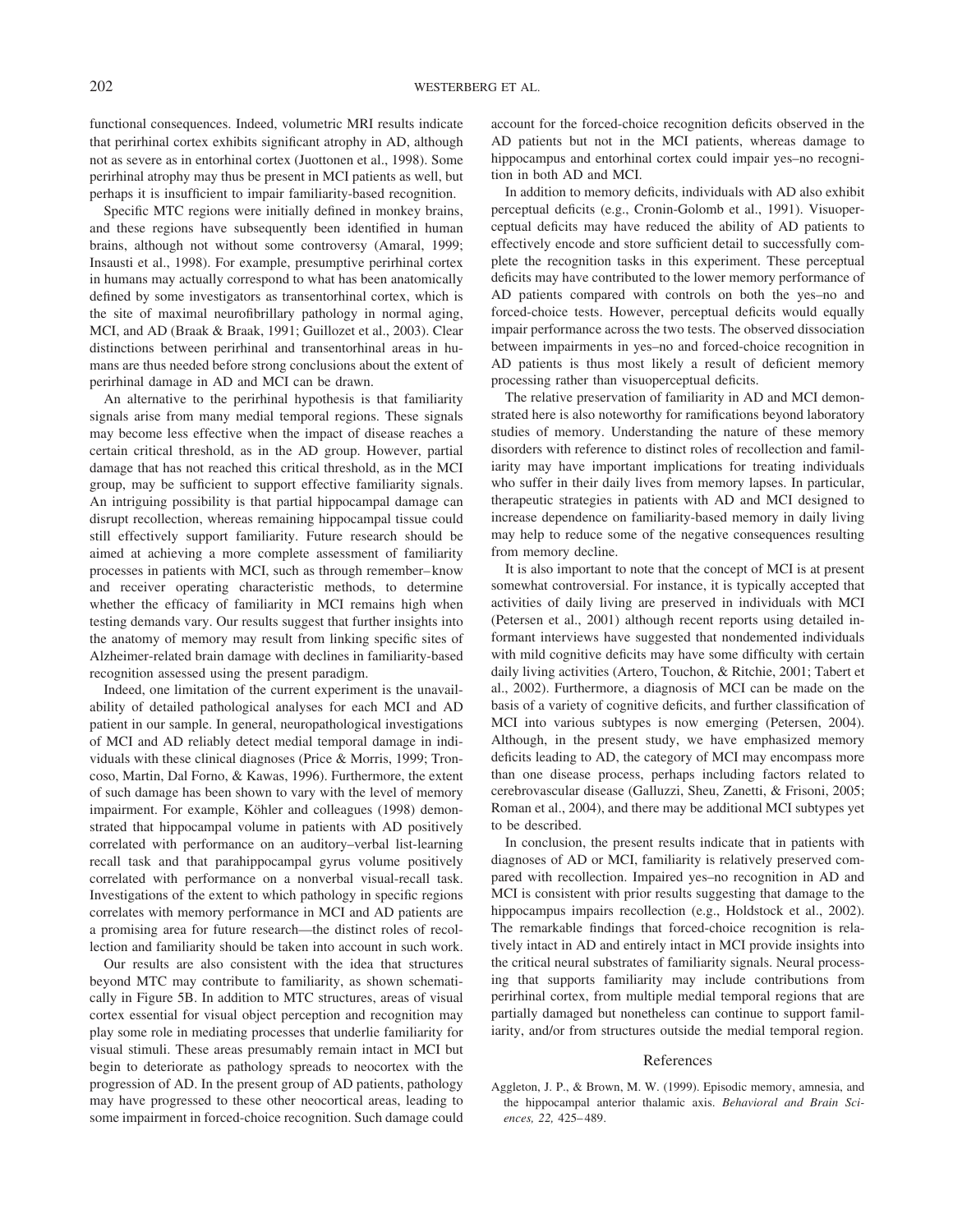- Aggleton, J. P., Vann, S. D., Denby, C., Dix, S., Mayes, A. R., Roberts, N., & Yonelinas, A. P. (2005). Sparing of the familiarity component of recognition memory in a patient with hippocampal pathology. *Neuropsychologia, 43,* 1810–1823.
- Amaral, D. G. (1999). What is where in the medial temporal lobe? *Hippocampus, 9,* 1–6.
- American Psychiatric Association. (1994). *Diagnostic and statistical manual of mental disorders* (4th ed.). Washington, DC: Author.
- Artero, S., Touchon, J., & Ritchie, K. (2001). Disability and mild cognitive impairment: A longitudinal population-based study. *International Journal of Geriatric Psychiatry, 16,* 1092–1097.
- Baddeley, A., Vargha-Khadem, F., & Mishkin, M. (2001). Preserved recognition in a case of developmental amnesia: Implications for the acquisition of semantic memory? *Journal of Cognitive Neuroscience, 13,* 357–369.
- Bartok, J. A., Wilson, C. S., Giordani, B., Keys, B. A., Persad, C. C., Foster, N. L., & Berent, S. (1997). Varying patterns of verbal recall, recognition, and response bias with progression of Alzheimer's disease. *Aging, Neuropsychology and Cognition, 4,* 266–272.
- Bastin, C., & Van der Linden, M. (2003). The contribution of recollection and familiarity to recognition memory: A study of the effects of test format and aging. *Neuropsychology, 17,* 14–24.
- Bastin, C., Van der Linden, M., Charnallet, A., Denby, C., Montaldi, D., Roberts, N., & Mayes, A. R. (2004). Dissociation between recall and recognition memory performance in an amnesic patient following carbon monoxide poisoning. *NeuroReport, 10,* 330–344.
- Braak, H., & Braak, E. (1991). Neuropathological staging of Alzheimerrelated changes. *Acta Neuropathologica, 82,* 239–259.
- Brown, M. W., & Xiang, J. Z. (1998). Recognition memory: Neuronal substrates of the judgement of prior occurrence. *Progress in Neurobiology, 55,* 149–189.
- Budson, A. E., Daffner, K. R., Desikan, R., & Schacter, D. L. (2000). When false recognition is unopposed by true recognition: Gist-based memory distortion in Alzheimer's disease. *Neuropsychology, 14,* 2750– 2765.
- Budson, A. E., Desikan, R., Daffner, K. R., & Schacter, D. L. (2001). Perceptual false recognition in Alzheimer's disease. *Neuropsychology, 15,* 230–243.
- Budson, A. E., Michalska, K. J., Sullivan, A. L., Rentz, D. M., Daffner, K. R., & Schacter, D. L. (2003). False recognition in Alzheimer's disease: Evidence from categorized pictures. *Cognitive and Behavioral Neurology, 16,* 16–27.
- Cohen, J. (1988). *Statistical power analysis for the behavioral sciences* (2nd ed.). Hillsdale, NJ: Erlbaum.
- Cronin-Golomb, A., Corkin, S., Rizzo, J. F., Cohen, J., Growdon, J. H., & Banks, K. B. (1991). Visual dysfunction in Alzheimer's disease: Relation to normal aging. *Annals of Neurology, 29,* 41–52.
- Dalla Barba, G. (1997). Recognition memory and recollective experience in Alzheimer's disease. *Memory, 5,* 657–672.
- Davachi, L., Mitchell, J. P., & Wagner, A. D. (2003). Multiple routes to memory: Distinct medial temporal lobe processes build item and source memories. *Proceedings of the National Academy of Sciences, USA, 100,* 2157–2162.
- Delacourte, A., David, J. P., Sergeant, N., Buee, L., Wattez, A., Vermersch, P., et al. (1999). The biochemical pathway of neurofibrillary degeneration in aging and Alzheimer's disease. *Neurology, 52,* 1158–1165.
- de Leon, M. J., Ferris, S. H., George, A. E., Christman, D. R., Fowler, J. S., Gentes, C., et al. (1983). Positron emission tomographic studies of aging and Alzheimer disease. *American Journal of Neuroradiology, 4,* 568– 571.
- Du, A. T., Schuff, N., Amend, D., Laakso, M. P., Hsu, Y. Y., Jagust, W. J., et al. (2001). Magnetic resonance imaging of the entorhinal cortex and hippocampus in mild cognitive impairment and Alzheimer's disease. *Journal of Neurology, Neurosurgery, and Psychiatry, 71,* 441–447.
- Du, A. T., Schuff, N., Kramer, J. H., Ganzer, S., Zhu, X. P., Jagust, W. J., et al. (2004). Higher atrophy rate of entorhinal cortex than hippocampus in AD. *Neurology, 62,* 422–427.
- Eldridge, L. L., Knowlton, B. J., Furmanski, C. S., Bookheimer, S. Y., & Engel, S. A. (2000). Remembering episodes: A selective role for the hippocampus during retrieval. *Nature Neuroscience, 3,* 1149–1152.
- Folstein, M. F., Folstein, S. E., & McHugh, P. R. (1975). Mini-mental state: A practical method for grading the state of patients for the clinician. *Journal of Psychiatric Research, 12,* 189–198.
- Foster, N. L., Chase, T. N., Mansi, L., Brooks, R., Fedio, P., Patronas, N. J., & Di Chiro, G. (1984). Cortical abnormalities in Alzheimer's disease. *Annals of Neurology, 16,* 649–654.
- Friedland, R. P., Jagust, W. J., Huesman, R. H., Koss, E., Knittel, B., Mathis, C. A., et al. (1989). Regional cerebral glucose transport and utilization in Alzheimer's disease. *Neurology, 39,* 1427–1434.
- Gallo, D. A., Sullivan, A. L., Daffner, K. R., Schacter, D. L., & Budson, A. E. (2004). Associative recognition in Alzheimer's disease: Evidence for impaired recall-to-reject. *Neuropsychology, 18,* 556–563.
- Galluzzi, S., Sheu, C. F., Zanetti, O., & Frisoni, G. B. (2005). Distinctive clinical features of mild cognitive impairment with subcortical cerebrovascular disease. *Dementia and Geriatric Cognitive Disorders, 19,* 196–203.
- Gardiner, J. M., Java, R. L., & Richardson-Klavehn, A. (1998). Experiences of remembering, knowing, and guessing. *Consciousness and Cognition, 7,* 1–26.
- Giovanello, K. S., & Verfaellie, M. (2001). The relationship between recall and recognition in amnesia: Effects of matching recognition between patients with amnesia and controls. *Neuropsychology, 15,* 444–451.
- Gomez-Isla, T., Price, J. L., McKeel, D. W., Morris, J. C., Growdon, J. H., & Hyman, B. T. (1996). Profound loss of Layer II entorhinal cortex neurons distinguishes very mild Alzheimer's disease from nondemented aging. *Journal of Neuroscience, 16,* 4491–4500.
- Grady, C. L., Haxby, J. V., Horwitz, B., Sundaram, M., Berg, G., Schapiro, M., et al. (1988). Longitudinal study of the early neuropsychological and cerebral metabolic changes in dementia of the Alzheimer type. *Journal of Clinical and Experimental Neuropsychology, 10,* 576–596.
- Green, D. M., & Swets, J. A. (1966). *Signal detection theory and psychophysics.* New York: Wiley.
- Guillozet, A. L., Weintraub, S., Mash, D. C., & Mesulam, M.-M. (2003). Neurofibrillary tangles, amyloid, and memory in aging and mild cognitive impairment. *Archives of Neurology, 60,* 729–736.
- Henson, R. N. A., Casino, S., Herron, J. E., Robb, W. G. K., & Rugg, M. D. (2003). A familiarity signal in human anterior medial temporal cortex. *Hippocampus, 13,* 301–304.
- Henson, R. N. A., Rugg, M. D., Shallice, T., & Dolan, R. J. (1999). Recollection and familiarity in recognition memory: An event-related functional magnetic resonance imaging study. *Journal of Neuroscience, 19,* 3962–3972.
- Holdstock, J. S., Mayes, A. R., Roberts, N., Cezayirli, E., Isaac, C. L., O'Reilly, R. C., & Norman, K. A. (2002). Under what conditions is recognition spared relative to recall after selective hippocampal damage in humans? *Hippocampus, 12,* 341–351.
- Ibáñez, V., Pietrini, P., Alexander, G. E., Furey, M. L., Teichberg, D., Rajapakse, J. C., et al. (1998). Regional glucose metabolic abnormalities are not the result of atrophy in Alzheimer's disease. *Neurology, 50,* 1585–1593.
- Insausti, R., Juottonen, K., Soininen, H., Insausti, A. M., Partanen, K., Vainio, P., et al. (1998). MR volumetric analysis of the human entorhinal, perirhinal, and temporopolar cortices. *American Journal of Neuroradiology, 4,* 659–671.
- Jorm, A. F. (1994). A short form of the Informant Questionnaire on Cognitive Decline in the Elderly (IQCODE): Development and crossvalidation. *Psychological Medicine, 24,* 145–153.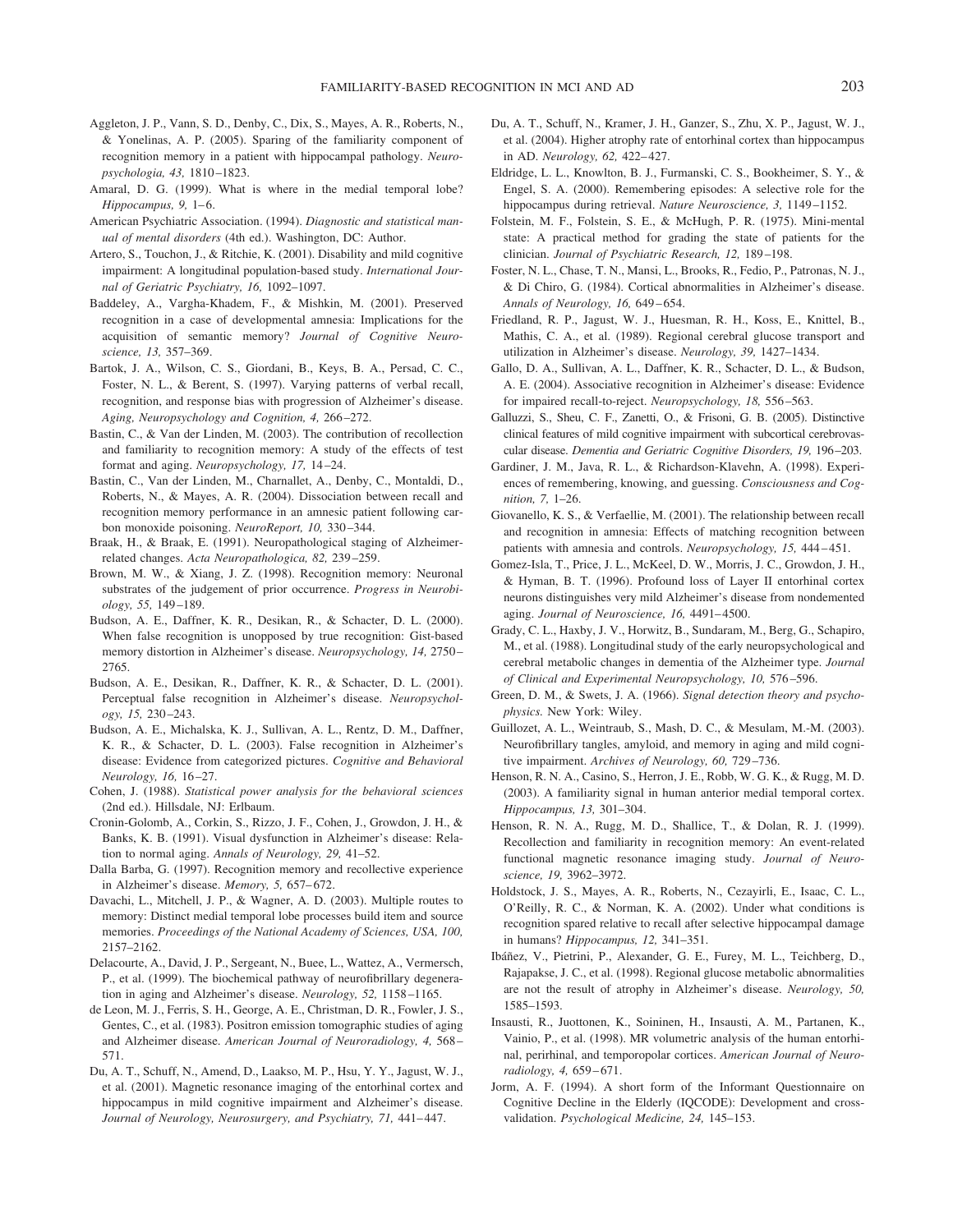- Juottonen, K., Laakso, M. P., Insausti, R., Lehtovirta, M., Pitkanen, A., Partanen, K., & Soininen, H. (1998). Volumes of the entorhinal and perirhinal cortices in Alzheimer's disease. *Neurobiology of Aging, 19,* 15–22.
- Kaplan, E., Goodglass, H. & Weintraub, S. (1983). *The Boston Naming Test.* Philadelphia: Lea & Febiger.
- Khoe, W., Kroll, N. E. A., Yonelinas, A. P., Dobbins, I. G., & Knight, R. T. (2000). The contribution of recollection and familiarity to yes–no and forced-choice recognition tests in healthy subjects and amnesics. *Neuropsychologica, 38,* 1333–1341.
- Killiany, R. J., Moss, M. B., Albert, M. S., Sandor, T., Tieman, J., & Jolesz, F. (1993). Temporal lobe regions on magnetic resonance imaging identify patients with early Alzheimer's disease. *Archives of Neurology, 50,* 949–954.
- Knight, R. G. (1998). Controlled and automatic memory processes in Alzheimer's disease. *Cortex, 34,* 427–435.
- Knowlton, B. J., & Squire, L. R. (1995). Remembering and knowing: Two different expressions of declarative memory. *Journal of Experimental Psychology: Learning, Memory, and Cognition, 21,* 699–710.
- Köhler, S., Black, S. E., Sinden, M., Szekely, C., Kidron, D., Parker, J. L., et al. (1998). Memory impairments associated with hippocampal versus parahippocampal-gyrus atrophy: An MR volumetry study in Alzheimer's disease. *Neuropsychologia, 36,* 901–914.
- Koivisto, M., Portin, R., Seinela, A., & Rinne, J. (1998). Automatic influences of memory in Alzheimer's disease. *Cortex, 34,* 209–219.
- Kordower, J. H., Chu, Y., Stebbins, G. T., DeKosky, S. T., Cochran, E. J., Bennet, D., & Mufson, E. J. (2001). Loss and atrophy of Layer II entorhinal cortex neurons in elderly people with mild cognitive impairment. *Annals of Neurology, 49,* 202–213.
- Kroll, N. E. A., Yonelinas, A. P., Dobbins, I. G., & Frederick, C. M. (2002). Separating sensitivity from response bias: Implications of comparisons of yes–no and forced-choice tests for models and measures of recognition memory. *Journal of Experimental Psychology: General, 131,* 241–252.
- Leonard, B. W., Amaral, D. G., Squire, L. R., & Zola-Morgan, S. (1995). Transient memory impairment in monkeys with bilateral lesions of the entorhinal cortex. *Journal of Neuroscience, 15,* 5637–5659.
- Luis, C. A., Loewenstein, D. A., Acevedo, A., Barker, W. W., & Duara, R. (2003). Mild cognitive impairment: Directions for future research. *Neurology, 61,* 438–444.
- Macmillan, N. A., & Creelman, C. D. (1991). *Detection theory: A user's guide.* Cambridge, England: Cambridge University Press.
- Mandler, G. (1980). Recognizing: The judgment of previous occurrence. *Psychological Review, 87,* 252–271.
- Manns, J. R., Hopkins, R. O., Reed, J. M., Kitchener, E. G., & Squire, L. R. (2003). Recognition memory and the human hippocampus. *Neuron, 37,* 171–180.
- Mayes, A. R., Holdstock, J. S., Isaac, C. L., Hunkin, N. M., & Roberts, N. (2002). Relative sparing of item recognition memory in a patient with adult-onset damage limited to the hippocampus. *Hippocampus, 12,* 325– 340.
- Mayes, A. R., Holdstock, J. S., Isaac, C. L., Montaldi, D., Grigor, J., Gummer, A., et al. (2004). Associative recognition in a patient with selective hippocampal lesions and relatively normal item recognition. *Hippocampus, 14,* 763–784.
- McClelland, J. L., McNaughton, B. L., & O'Reilly, R. C. (1995). Why there are complementary learning systems in the hippocampus and neocortex: Insights from the successes and failures of connectionist models of learning and memory. *Psychological Review, 102,* 419–457.
- McKhann, G., Drachman, D., Folstein, M., Katzman, R., Price, D., & Stadlan, E. M. (1984). Clinical diagnosis of Alzheimer's disease: Report of the NINCDS–ADRDA Work Group under the auspices of Department of Health and Human Services Task Force on Alzheimer's Disease. *Neurology, 34,* 939–944.
- Mesulam, M.-M. (1999). Neuroplasticity failure in Alzheimer's disease: Bridging the gap between plaques and tangles. *Neuron, 24,* 521–529.
- Mesulam, M.-M., Shaw, P., Mash, D., & Weintraub, S. (2004). Taupathy in the cholinergic nucleus basalis is an early event in the progression from aging to MCI and AD. *Annals of Neurology, 55,* 815–828.
- Morris, J. C. (1993). The Clinical Dementia Rating (CDR): Current version and scoring rules. *Neurology, 43,* 2412–2414.
- Morris, J. C. (1996). *The cognitive neuropsychology of Alzheimer-type dementia.* New York: Oxford University Press.
- Morris, J. C., Heyman, A., Mohs, R. C., Hughes, J. P., van Belle, G., Fillenbaum, G., et al. (1989). The Consortium to Establish a Registry for Alzheimer's Disease (CERAD): Pt. 1. Clinical and neuropsychological assessment of Alzheimer's disease. *Neurology, 39,* 1159–1165.
- Norman, K. A., & O'Reilly, R. C. (2003). Modeling hippocampal and neocortical contributions to recognition memory: A complementarylearning-systems approach. *Psychological Review, 110,* 611–646.
- Pennanen, C., Kivipelto, M., Tuomainen, S., Hartikainen, P., Hänninen, T., Laakso, M., et al. (2004). Hippocampus and entorhinal cortex in mild cognitive impairment and early AD. *Neurobiology of Aging, 25,* 303– 310.
- Petersen, R. C., Doody, R., Kurz, A., Mohs, R. C., Morris, J. C., Rabins, P. V., et al. (2001). Current concepts in mild cognitive impairment. *Archives of Neurology, 58,* 1985–1992.
- Petersen, R. J. (2004), January/February). MCI as a useful clinical concept. *Geriatric Times, 5*(1), 15–18.
- Price, J. L., & Morris, J. C. (1999). Tangles and plaques in nondemented aging and "preclinical" Alzheimer's disease. *Annals of Neurology, 45,* 358–368.
- Ranganath, C., Yonelinas, A. P., Cohen, M. X., Dy, C. J., Tom, S. M., & D'Esposito, M. (2004). Dissociable correlates of recollection and familiarity within the medial temporal lobes. *Neuropsychologia, 42,* 2–13.
- Ratcliff, R., Sheu, C. F., & Gronlund, S. (1992). Testing global memory models using ROC curves. *Psychological Review, 99,* 518–535.
- Reitan, R. M. (1992). *Trail Making Test: Manual for administration and scoring.* Tucson, AZ: Reitan Neuropsychology Laboratory.
- Reyna, V. F., & Brainerd, C. J. (1995). Fuzzy-trace theory: An interim synthesis. *Learning and Individual Differences, 7,* 1–75.
- Roman, G. C., Sachdev, P., Royall, D. R., Bullock, R. A., Orgogozo, J. M., Lopez-Pousa, S., et al. (2004). Vascular cognitive disorder: A new diagnostic category updating vascular cognitive impairment and vascular dementia. *Journal of the Neurological Sciences, 226,* 81–87.
- Schacter, D. L., Norman, K. A., & Koutstaal, W. (1998). The cognitive neuroscience of constructive memory. *Annual Review of Psychology, 49,* 289–318.
- Seab, J. P., Jagust, W. J., Wong, S. T. S., Roos, M. S., Reed, B. R., & Budinger, T. F. (1988). Quantitative NMR measurements of hippocampal atrophy in Alzheimer's disease. *Magnetic Resonance in Medicine, 8,* 200–208.
- Snodgrass, J. G., & Corwin, J. (1988). Pragmatics of measuring recognition memory: Applications to dementia and amnesia. *Journal of Experimental Psychology: General, 177,* 34–50.
- Stoub, T. R., Bulgakova, M., Leurgans, S., Bennett, D. A., Fleishman, D., Turner, D. A., & DeToledo-Morrell, L. (2005). MRI predictors of risk of incident Alzheimer disease: A longitudinal study. *Neurology, 64,* 1520– 1524.
- Tabert, M. H., Albert, S. M., Borukhova-Milov, L., Camacho, Y., Pelton, G., Liu, X., et al. (2002). Functional deficits in patients with mild cognitive impairment: Prediction of AD. *Neurology, 58,* 758–764.
- Tendolkar, I., Schoenfeld, A., Golz, G., Fernández, G., Kuehl, K. P., Ferszt, & H., Heinze, H.-J. (1999). Neural correlates of recognition memory with and without recollection in patients with Alzheimer's disease and healthy controls. *Neuroscience Letters, 263,* 45–48.